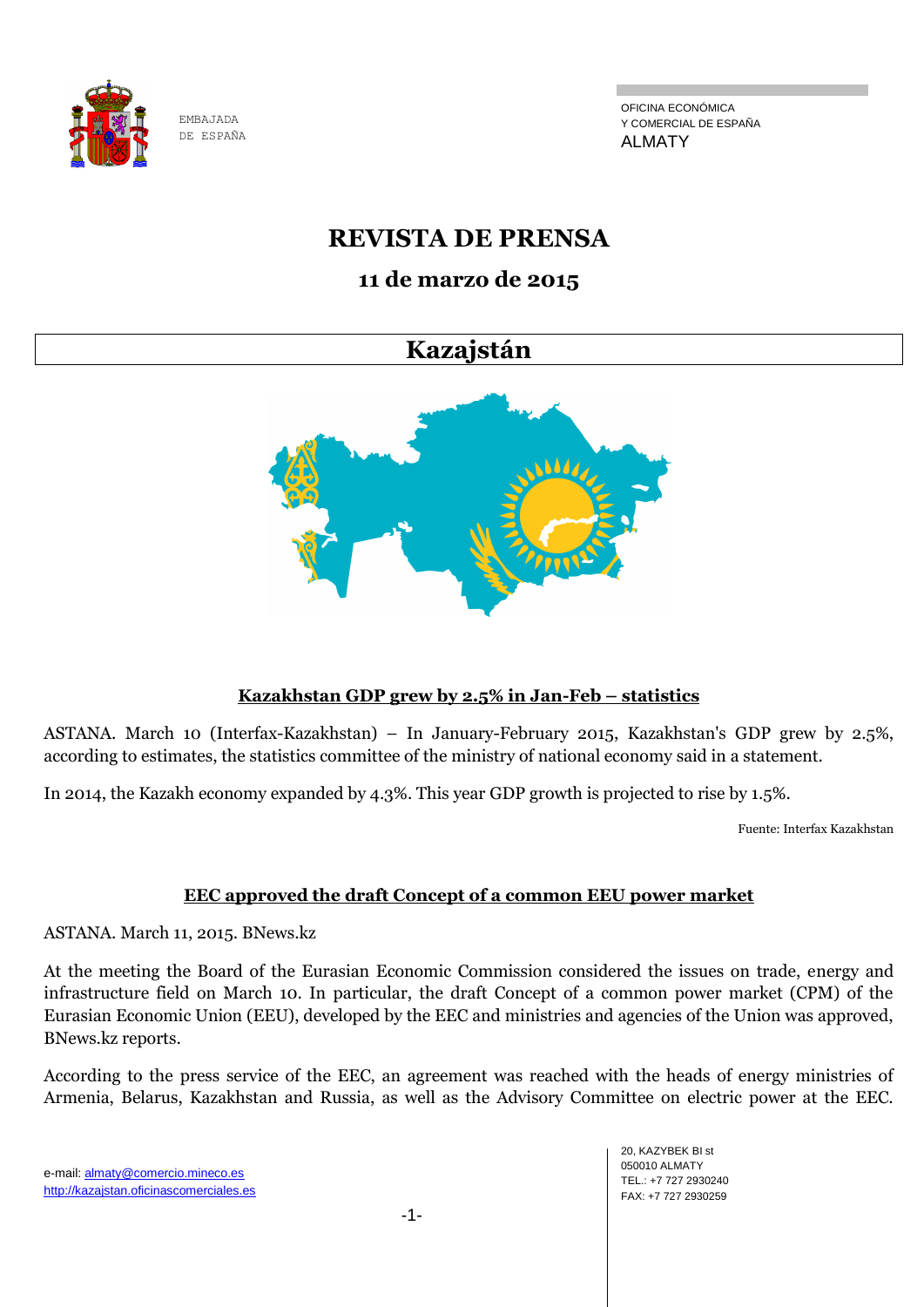

OFICINA ECONÓMICA Y COMERCIAL DE ESPAÑA ALMATY

According to the EEU Treaty, a common power market will be created by 2019. The main goals and objectives of its formation, functional structure, the direction of interactions between the subjects and participants of the CPM Union, as well as the stages of its creation were defined in the concept.

In addition, the EEC Board members approved a program of gradual liberalization of carrier performance registered in the territory of one of the Member States of the Union, road transport of the goods between two points located in the territory of another Member State of the Union, for the period from 2016 to 2025. We are talking about cabotage cargo. The program defined sequence of actions of the Member States of the EEU aimed at the gradual withdrawal of the restrictions from 1 January 2016 that apply to coastal road haulage throughout the Union regardless the place (state) of the carrier registration. The documents will be submitted for consideration of the EEC Board.

Fuente: Bnews.kz

### **Final agreement on Caspian Sea legal status 'near' — official**

BAKU (TCA) — An agreement has been reached on the legal status of the surface waters of the Caspian Sea but the littoral states still could not agree on the legal status of the seabed, Azerbaijan's Deputy Foreign Minister Khalaf Khalafov said at the 39th meeting of the Ad Hoc Working Group to determine the legal status of the Caspian Sea held in Baku last week.

In addition, neither the littoral states nor the international lawyers could agree on whether the Caspian Sea is a lake or sea, both legally and geographically.

"However the negotiations for details are ongoing," Khalafov said.

Issues of security, shipping, conservation of biological resources, emergencies and hydrometeorology have been resolved between the Caspian littoral states — Russia, Kazakhstan, Turkmenistan, Azerbaijan, and Iran, the Azeri official said, adding that the first step of the final agreement has been reached.

"More than 80 percent of the final agreement has been settled," the deputy foreign minister said, adding, "We believe the Astana summit will be the last meeting to reach a final agreement."

Khalafov said that the presidential summit in Astana in Kazakhstan, where negotiations on the final agreement will be held, will take place in 2016, and the next Ad Hoc Working Group meeting will be held in Tehran.

Turkey is also interested in the negotiations, since a possible agreement may open doors for natural gas supplies to Europe from the Caspian region via Turkey, the Journal of Turkish Weekly reported.

Turkmenistan and Kazakhstan are considering the delivery of natural gas to the west through the proposed Trans Caspian Gas Pipeline, a planned project which would run under the Caspian Sea to reach Azerbaijan, Georgia, and finally connect with the Trans Anatolian Natural Gas Pipeline, TANAP.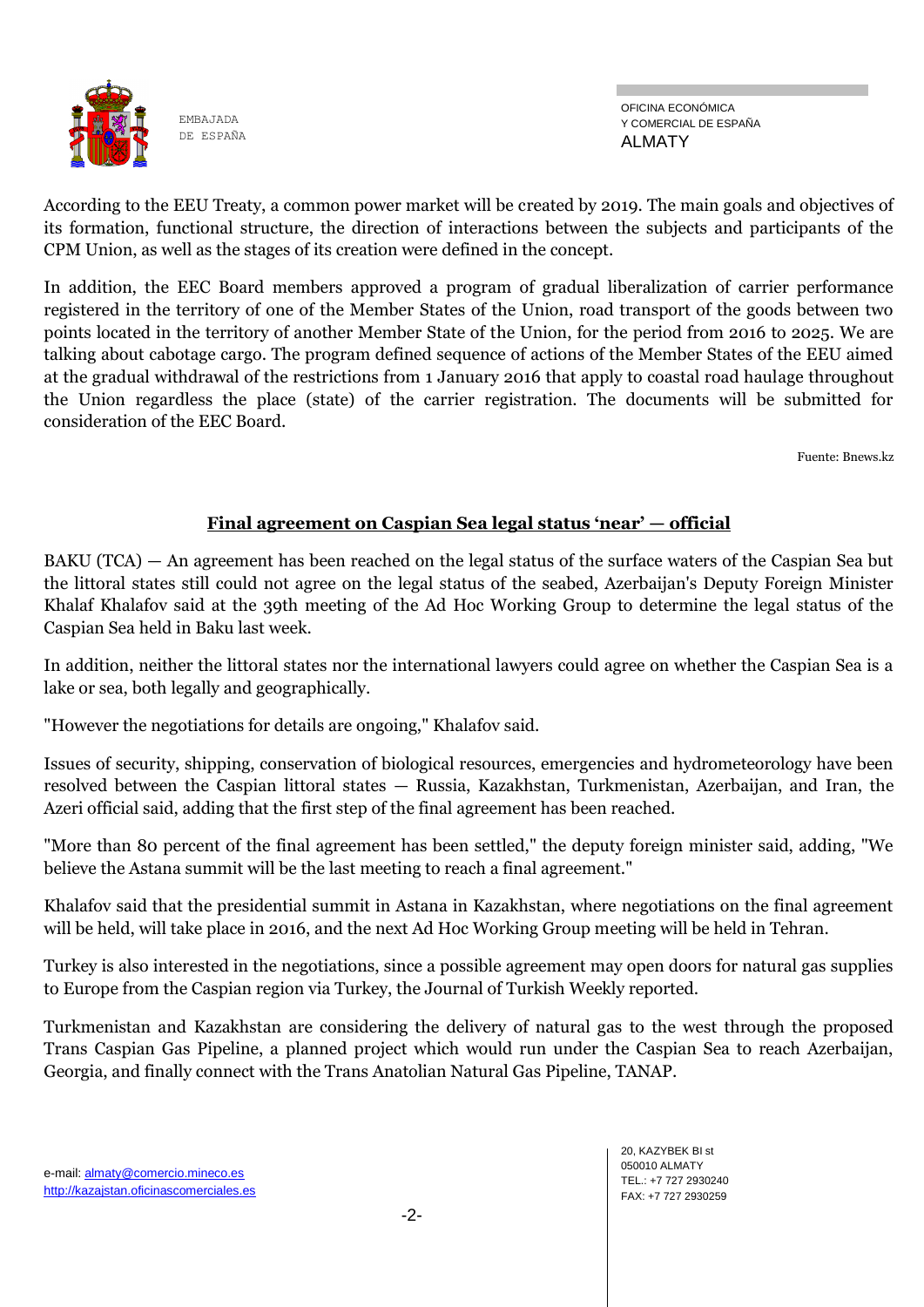

Through TANAP, Turkmen and Kazakh gas would reach European markets circumventing Russia and Iran.

Fuente: Timesca

#### **Roxi on track for BNG asset in Kazakhstan**

Roxi, the Central Asian oil and gas company with a focus on Kazakhstan, has unveiled plans for the next stage of its flagship BNG asset.

The BNG Contract Area is located in the west of Kazakhstan, near Tengiz on the edge of the Mangistau Oblast. Roxi has a 58.4% stake.

Since an operational update on 13 February 2015, the final 164 feet of coil tubing and drilling fluids have been successfully cleared from Deep Well A5.

The well remains blocked by a drill bit dropped during the clean up operation.

Work continues to remove the drill bit to allow testing. Based on progress to date, Roxi's management still expects the well to be clear and testing to have commenced by the end of March.

Despite the blockage small quantities of oil of a high quality continue to flow to the surface under its own pressure.

Deep Well 801, which was spudded on December 15, is to be drilled to a total depth of 16,240ft. The well is being drilled by Sinopec, the Chinese multinational, for a fixed cost of £7.3million.

Roxi said drilling at Deep Well 801 had reached the salt layer at 11,680ft without incident. As planned, drilling has now paused to allow casing to be set.

The final 1,017ft to be drilled to a Total Depth of 16,240ft is expected to be less difficult to drill.

Roxi expects the well to reach total depth by mid April.

Chairman Clive Carver said: "Operationally things are going well. The work to clean up Deep Well A5 continues as planned and to date drilling Deep Well 801 has been a far smoother experience than our first deep well A5.

―We are also particularly pleased that our extended swabbing activities at Well 143 have been rewarded with what appears to be commercial rates of production of naturally flowing oil."

Fuente:Energy voice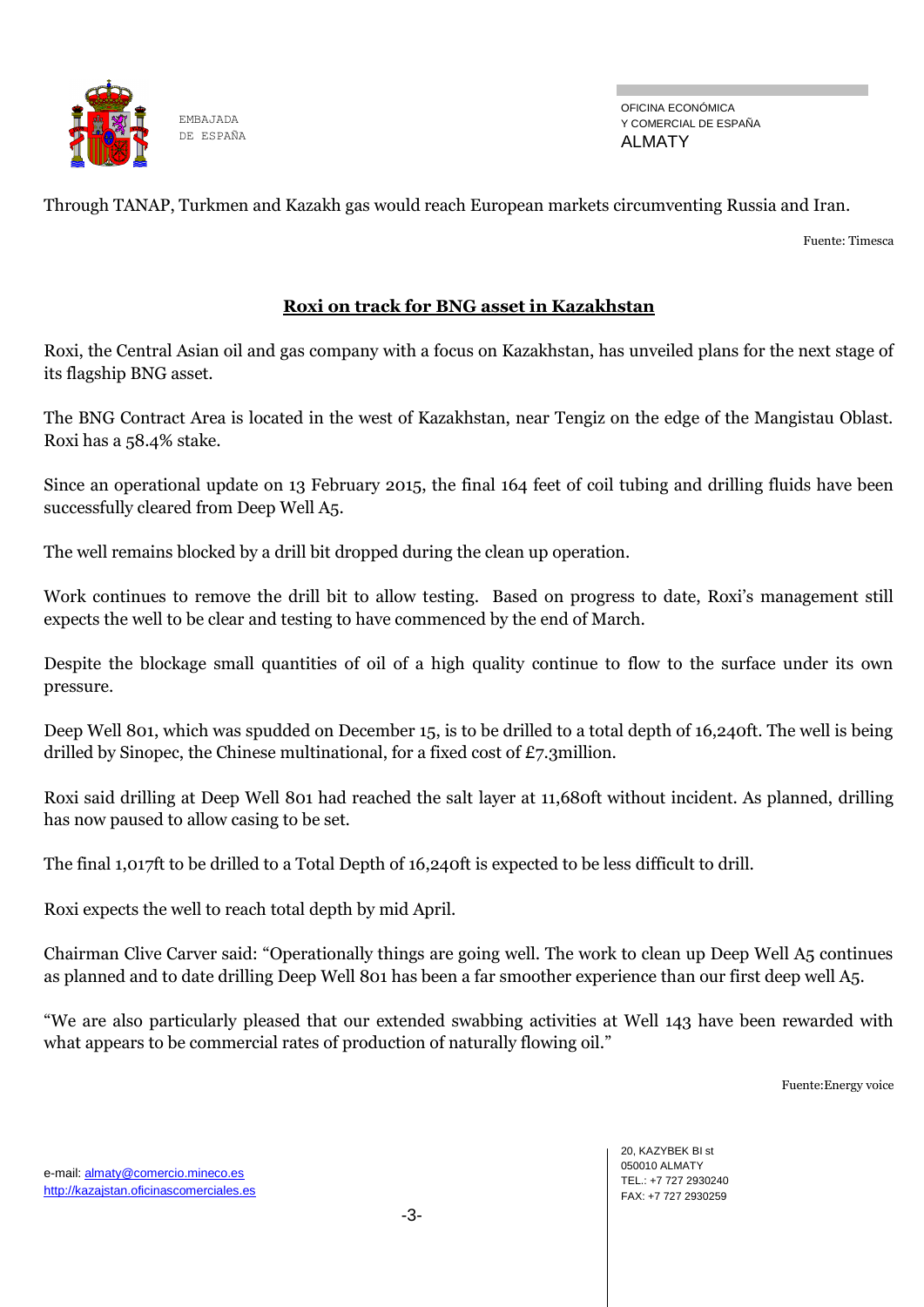

OFICINA ECONÓMICA Y COMERCIAL DE ESPAÑA ALMATY

### **Kazakhstan budget may forfeit from \$5 billion in revenues**

By Sara Rajabova

Central Asia's biggest economy, Kazakhstan may lose about \$5.1 billion in revenues if global oil prices stay at \$50 per barrel.

The state budget revenues of Kazakhstan will be nearly one trillion tenge short of target in 2015 if oil prices remain at \$50 per barrel, warned country's national economy minister.

Yerbolat Dossayev spoke about the baseline scenario for global oil prices of \$50 per barrel in 2015-2017 and \$60 per barrel in 2018-2019, Tengrinews reported.

"Amid the lowered forecasts on GDP and imports, and with the oil prices at \$50 per barrel in 2015, the state budget revenues (excluding transfers from the National Fund) are expected to be at 3.2 trillion tenge (\$17.4 billion), which is 939.6 billion tenge (\$5.1 billion) short of the approved target amount," he said.

Kazakh government is grappling with economic difficulties due to the dramatic fall in global oil prices and hard economic situation in Russia, its biggest trade partner.

Since mid-2014, oil prices drastically dropped from \$100 per barrel to about \$50 per barrel. Oil prices started to fall after supplies increased from certain countries such as Saudi Arabia, the largest producer in the Organization of the Petroleum Exporting Countries.

The sharp drop in global oil prices further complicated Kazakhstan's economic situation as it is heavily dependent on oil revenues. Kazakh economy suffered greatly from falling oil prices since 2014.

Dossayev said the GDP growth in 2015 is expected to stand at 1.5 percent (down from November's forecast of 3.3 percent), 2.2 percent in 2016 (down by 3.1 percentage points), 3.3 percent in 2017 (down by 3.4 percentage points), 3.6 percent in 2018 (down by 2.2 percentage points), and 4.1 percent in 2019 (down by 2.4 percentage points).

"Based on this, the nominal GDP in 2015 is expected to reach 41.3 trillion tenge (\$223.08 billion), which is 2.4 trillion tenge (\$13 billion) below November 's adjustment, with a gradual increase to 59.9 trillion tenge (\$323.3 billion) in 2019. The GDP per capita will increase from \$12,800 in 2015 to \$17,600 in 2019," he said.

Dossayev also added that the industry would shrink by 0.3 percent in 2015. As a result of lower production and industrial exports and slowing investments, growth in the service sector will be reduced to 2.2 percent in 2015, he further noted.

The National Bank forecasts showed that in 2015 the volume of Kazakhstan's exports will fall by 44.7 percent - to \$43.6 billion and imports will fall by 21.8 percent - to \$34.7 billion. The inflation rate will be kept at bay however, staying within range - between 6 and 8 percent.

Fuente:AzerNews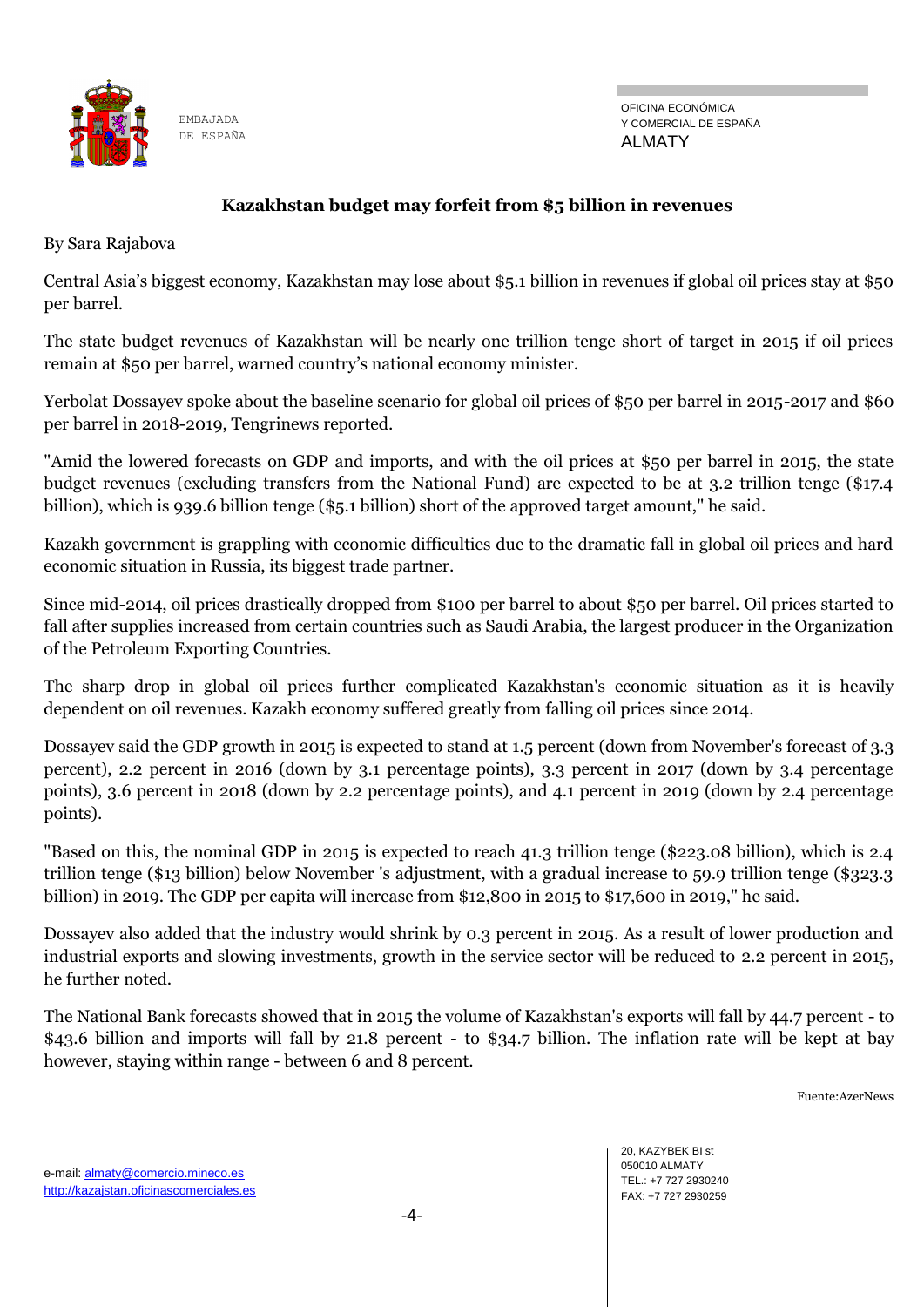

#### **Kazakhstan's Only Tire Recycling Plant Reopens in Astana**

Production at Kazakhstan's only tire recycling plant has begun rolling again after being shut down for two years.

The German equipment and technologies used at the plant allow up to 32,000 tons of raw material to be processed annually. While the plant was offline, Kazakhstan's environmental regulations underwent considerable changes. This simplified the plant's operations because before that it was easier to burn used tires than recycle them.

Because the plant was out of commission for two years, the company could not pay its debts. In order to actualise the project, a loan of more than \$6.5 million from the Development Bank of Kazakhstan was taken. The Baiterek Holding and the National Chamber of Entrepreneurs decided to write off 330 million tenge (US\$1.78 million) of the plant's debt as part of the restructuring programme.

In processing used tires, the plant produces three products: rubber crumbs, high-alloy steel and rayon. The rubber crumbs are used to cover playgrounds and sports fields, stadiums and artificial turf. They are also used in the production of railroad crossing plates, manhole covers, pavement and more. The company currently employs 25 people. The plant is looking to expand its staff to 90 employees.

According to recent statistics, around 300,000 tires are disposed of in Kazakhstan every year. Experts say that the launch of such plants has positive environmental impact. A single tire needs 150 years to decompose; the recycling process reduces man's effect on nature. Also, with the number of cars in the country increasing every day, the plant's reopening means that the country will be unlikely to see a raw material shortage.

Fuente:The Astana times

## **In 2015 state subsidies in the agricultural sector of Kazakhstan to be 157.3 billion tenge - Ministry of Agriculture**

In 2015, the amount of subsidies in the agriculture will be 157.3 billion tenge, which is 1.8 times more than the index of 2013, according to the Ministry of Agriculture.

"In 2015, the amount of subsidies in the agricultural sector amounted to 157.3 billion tenge, which is almost 1.8 times more than the index of 2013," the report says.

According to the Ministry of Agriculture, the volume of the gross agricultural output in 2014 amounted to 2.5 trillion tenge, which exceeded the index of previous year by 0.8%, PM's official website reported.

"Despite the difficult weather conditions, the growth in crop production amounted to 98.4%, in livestock - 3.8%. There was 2.9% increase in the food production, " the agency informs.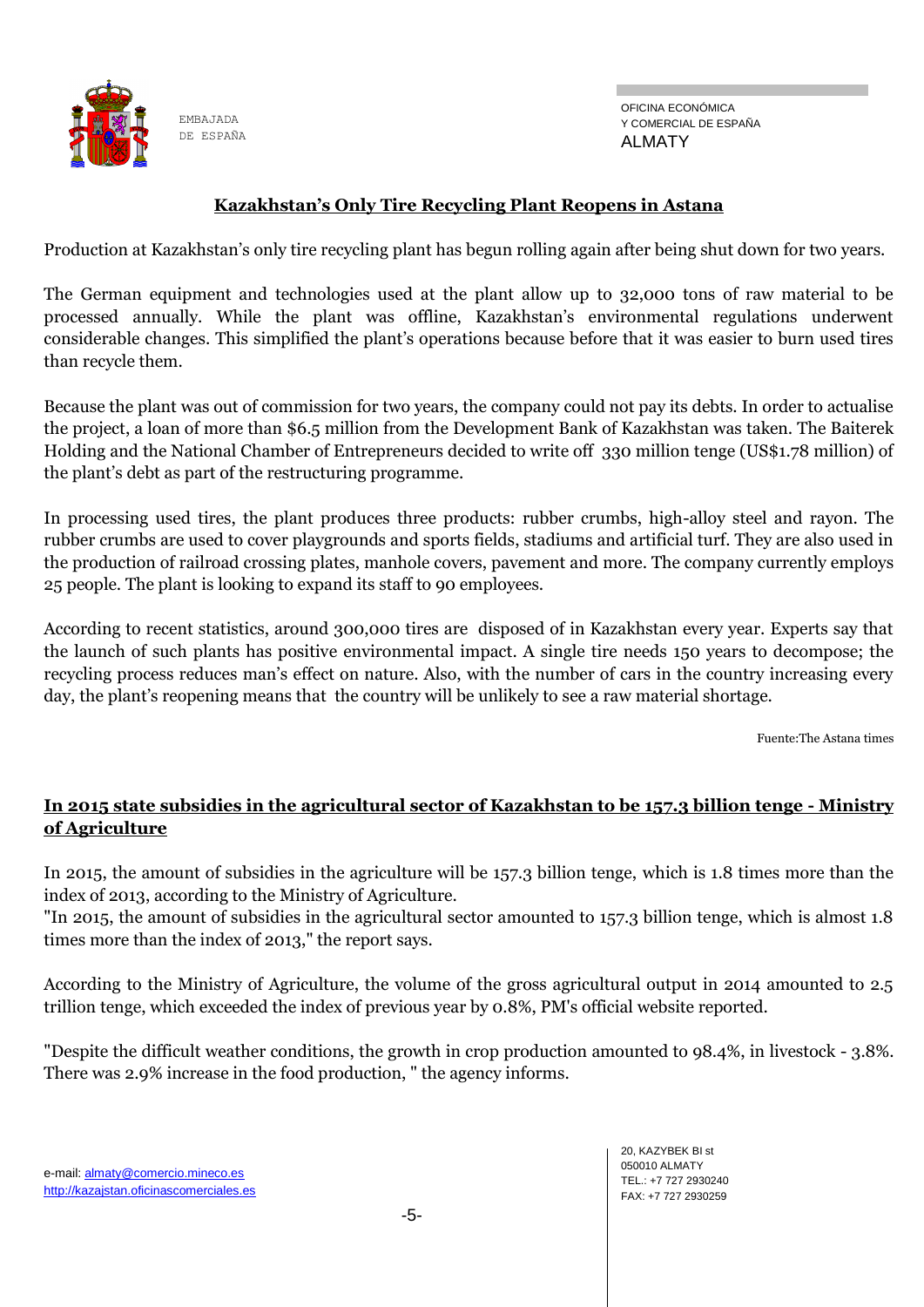

OFICINA ECONÓMICA Y COMERCIAL DE ESPAÑA ALMATY

In 2014, the introduction of the investment subsidy increased the investment in fixed capital in agriculture by 14.4%, it was 166.4 billion tenge. Investment in food production increased by 16.5% and amounted to 40.8 billion tenge.

According to the Ministry of Agriculture, last year was a turning point for the growth of exports of meat and meat products. Thus, according to the agency, in 2014 Kazakhstan exported 12.3 thousand tons of meat and meat products. The export of "red meat" was 7.5 thousand tons, beef - 6.3 thousand tons. The import of agricultural products decreased by 4.1%.

Fuente:Bnews.kz

## **Industrial park worth KZT 10.3 billion planned in Kostanai**

As reported on 10 March 2015, Kostanai administration announces plans to set up an industrial zone in the region, operating as a warehousing and distribution centre. The industrial zone will apply a cluster approach to increase the gross regional product, and cut down the unemployment rate.

Fuente: Interfax.kz

## **National Bank of Kazakhstan readies de-dollarization plan**

The National Bank of Kazakhstan has developed a plan to reduce the level of dollarization of the economy, Tengrinews reports citing the press release of the financial regulator published on March 4.

The plan for 2015-2016 has been developed together with the government and approved at the government meeting on February 17, 2015. In addition, the plan was approved at the meeting of the Board of the National Bank on February 25, 2015.

The plan includes three primary strategic directions: ensuring macroeconomic stability of Kazakhstan, developing non-cash payments and reducing the shadow turnover, and prioritizing the national currency (the tenge) over foreign currencies.

The first direction will be realized by diversifying the Kazakh economy and increasing Kazakhstani content in goods and services.

The second line has not been elaborated upon by the regulator yet.

-6-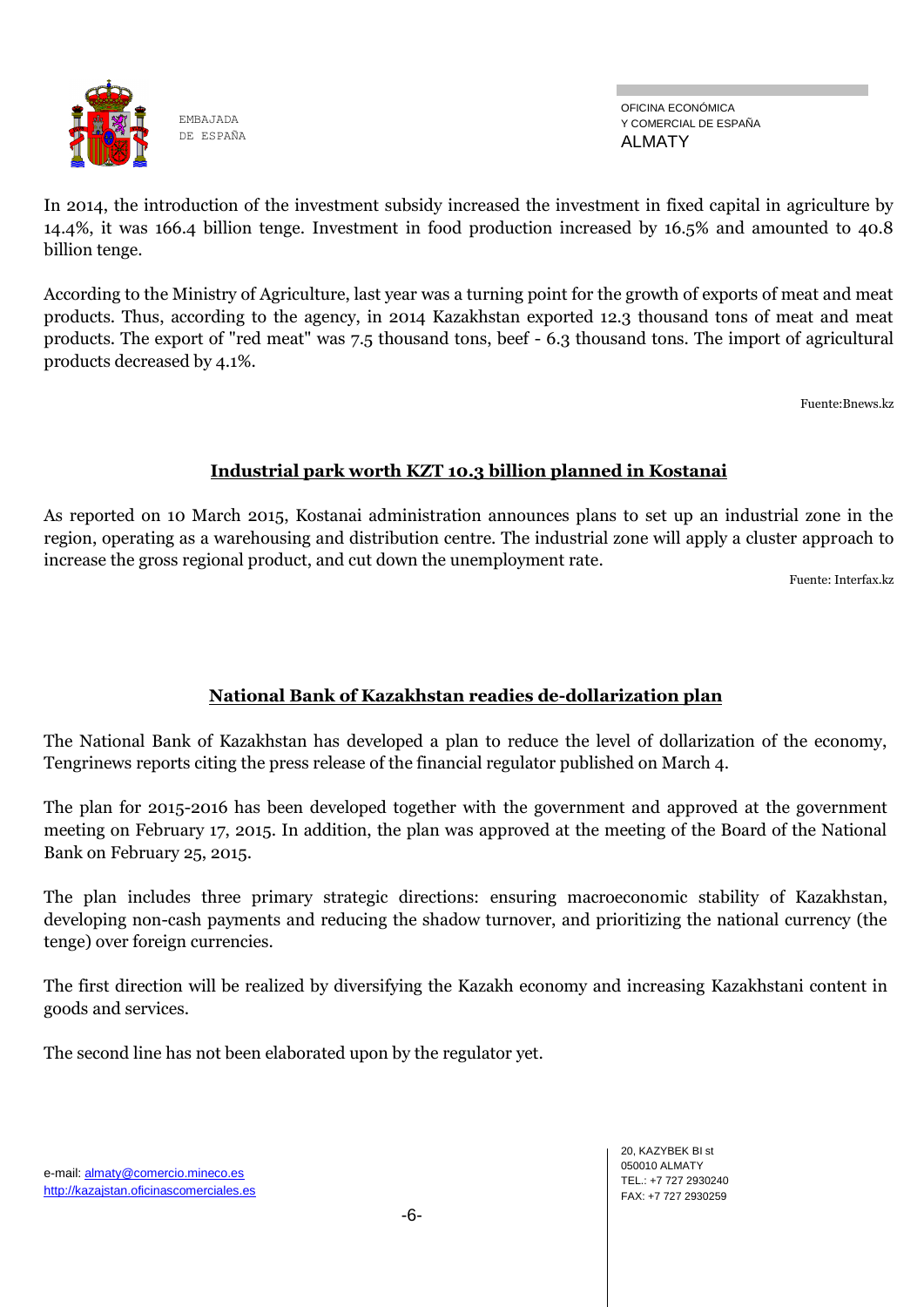

OFICINA ECONÓMICA Y COMERCIAL DE ESPAÑA ALMATY

The third direction will be fulfilled by increasing the size of guaranteed tenge deposits (guaranteed refund from government cash stocks in case of bank failures) from 5 million tenge to 10 million tenge and reducing interest rates on deposits in foreign currency down to 3% per annum. Additionally, the National Bank will provide liquidity to banks and aim at improving the banking sector. Moreover, a ban on indicating prices in foreign currency (including in arbitrary units, i.e. dollars and euros) will be put in place in Kazakhstan.

According to the National Bank, "reducing the level of dollarization of the economy is a long process possible only through constant and systematic work using a set of interrelated measures and joint efforts not only of the Government and the National Bank, but also of all economic players."

Earlier, two Kazakh financial experts Olzhas Khudaibergenov and Anuar Ushbayev argued for a much broader and more comprehensive plan on de-dollarizing the Kazakh economy and gradual tenge exchange rate correction. They proposed their strategy to the government, but few to none of their proposals found their way into the tentative preview of the new plan released by the regulator. The details are yet to be made public.

Fuente:Tengriz News

## **Oil Slump, Russian Revanchism Put the Squeeze on Kazakhstan**

By Casey Michel, March 9, 2015, Briefing

A little over a year ago, Kazakhstan's president, Nursultan Nazarbayev, weighed in on the most pressing political challenge facing Astana at the time: whether or not to change the country's name. Before any consensus could be reached, however, unidentified men cropped up in Ukraine's Crimean Peninsula, saying little and admitting less. Twelve months later, after Russia's annexation of Crimea and amid an intermittent war in eastern Ukraine between Russian-backed separatists and the central government in Kiev, it's clear that the status quo ante will not return. In just a year, Kazakhstan's geopolitical environs have shifted more rapidly than at any point in its 23 years of independence since the fall of the Soviet Union. With Nazarbayev's suddenly brittle regime facing a dire economic outlook and heightened security concerns, Kazakhstan has entered 2015 facing far more significant questions than what to call itself.

Interlocking economic and political factors have driven the upsurge in Kazakhstan's sudden crisis. First, the commodities drop that has affected hydrocarbon exporters across the world hit the country hard. Kazakhstan has always relied heavily on its oil extraction, with hydrocarbons accounting for over 60 percent of its exports. Much like Russia and Azerbaijan, swollen oil prices over the past decade have allowed Kazakhstan to invest in buttressing state structures, reflected most visibly, and ostentatiously, in the rapid rise of futuristic architectural developments in the new capital, Astana. Indeed, Kazakhstan's coffers over the past decade have swollen to such a degree that the Economist Intelligence Unit noted that Astana is projected to boast a higher GDP per capita than Russia during 2015.

> 20, KAZYBEK BI st 050010 ALMATY TEL.: +7 727 2930240 FAX: +7 727 2930259

e-mail: almaty@comercio.mineco.es http://kazajstan.oficinascomerciales.es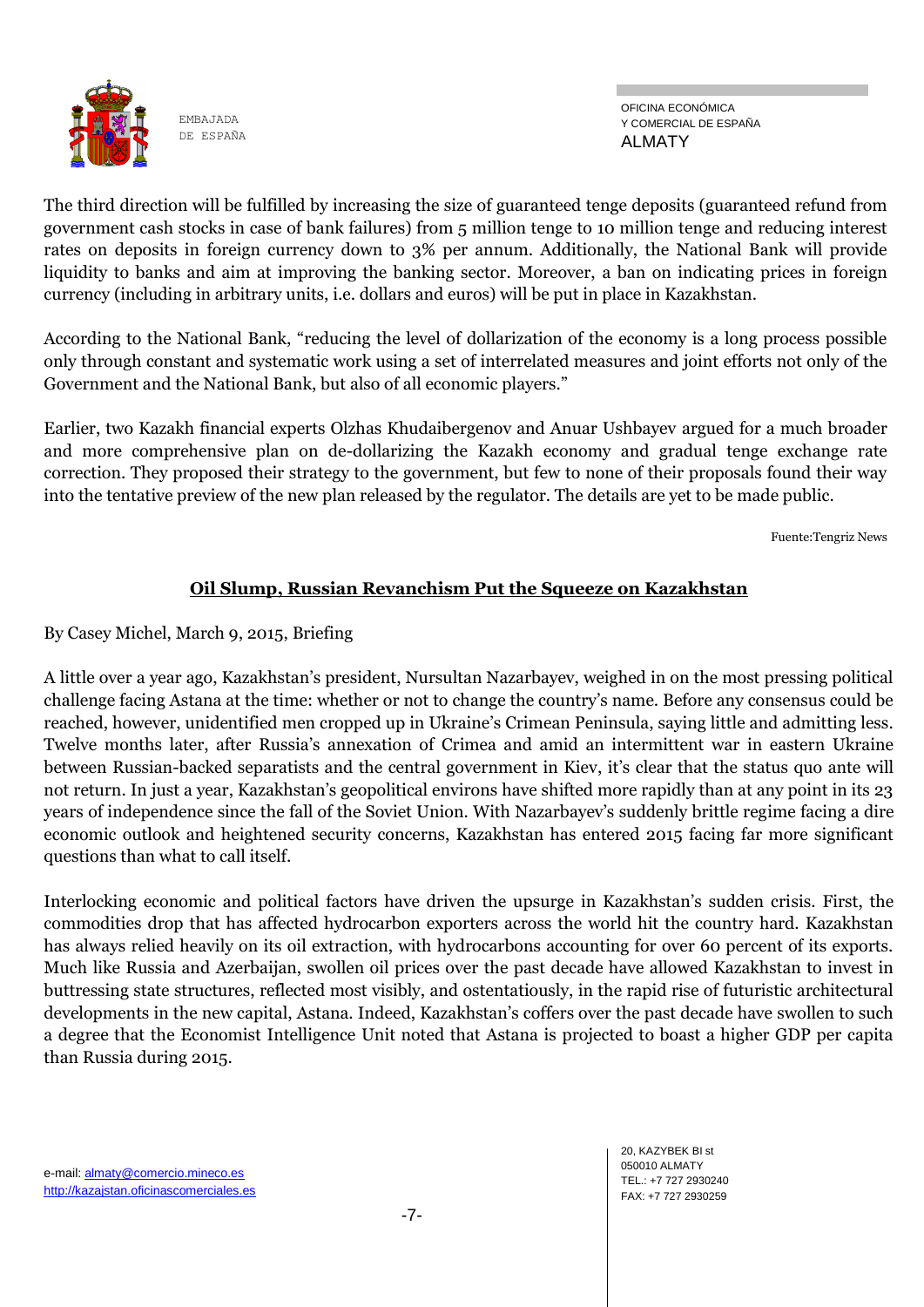

OFICINA ECONÓMICA Y COMERCIAL DE ESPAÑA ALMATY

But the costs of over-reliance on the buoyancy of oil prices is rapidly becoming apparent. With oil prices leveling out at approximately half of their 2014 high, Kazakhstan is facing a budget crunch similar to Russia and Azerbaijan. When viewed in conjunction with the bungled Kashagan super-giant oil field project—over a decade behind schedule and more than \$50 billion over budget, with no signs of coming online anytime soon—Astana's fiscal outlook has taken a severe hit over the past year.

While the country is not yet sinking into recession, its projected outlook of 1.5 percent GDP growth in 2015 stands as the lowest rate since 2009, with its lowest projected industrial output in nearly 20 years. The country's currency, the tenge, meanwhile, appears overdue for a second significant devaluation in as many years. The currency has been propped up by an unidentified fund or individual, but for how much longer remains to be seen. Astana recently pledged a fiscal stimulus package, but that seems too little, too late.

Of course, all this doesn't come in a vacuum. Kazakhstan's trade with Russia and Belarus, the two other founding members of the Eurasian Economic Union (EEU), built out of the prior Customs Union, has collapsed some 20 percent over the past year. Moreover, Kazakhstan's involvement in the EEU, an idea originally floated by Nazarbayev in the early 1990s, has thus far come across as a net negative for Astana. Thanks to the ruble's slump, Kazakhstan's domestic manufacturing sector has suffered under the current customs regime. Local industry struggled enough that Astana has mooted reinstalling customs checkpoints along the Russian border effectively nullifying the entire point of a customs union.

The Eurasian Union's initial failures point to another reason behind Kazakhstan's slump. As his adventure in Ukraine has shown, Russian President Vladimir Putin's respect for post-Soviet border demarcations is highly situational. Between the shotgun referendum in Crimea, the funneling of support and materiel to separatists in eastern Ukraine and the expansion of ties with breakaway regions in Georgia, the Kremlin has displayed a willingness to disregard the sanctity of those borders when it suits Russia's interests. And while it is unlikely that little green men may soon pop up across Kazakhstan, events over the past year illustrate why that scenario is no longer unthinkable.

Kazakhstan, after all, posts a population that is approximately 20 percent ethnic Russian. This population remains confined largely to the country's north and northeastern reaches, along the border with Russia. A year ago, the notion of Russia infiltrating and annexing northern Kazakhstan—a region that luminaries such as Alexander Solzhenitsyn considered part of Russia proper—would have seemed laughable. But in his speech calling for reunification with Crimea, Putin justified such action by noting that the Kremlin retained the right to protect ethnic Russians and "compatriots" wherever they may be. Then, in late August, while attending a youth forum, Putin was asked about the potential for a perceived surge in anti-Russian sentiments in Kazakhstan to damage ties with Moscow, and the possibility of "a Ukrainian scenario upon Nazarbayev's departure." Putin didn't push back. Instead, he pointed out that Kazakhs had never enjoyed statehood prior to 1991 and had never had anyone but Nazarbayev at the helm.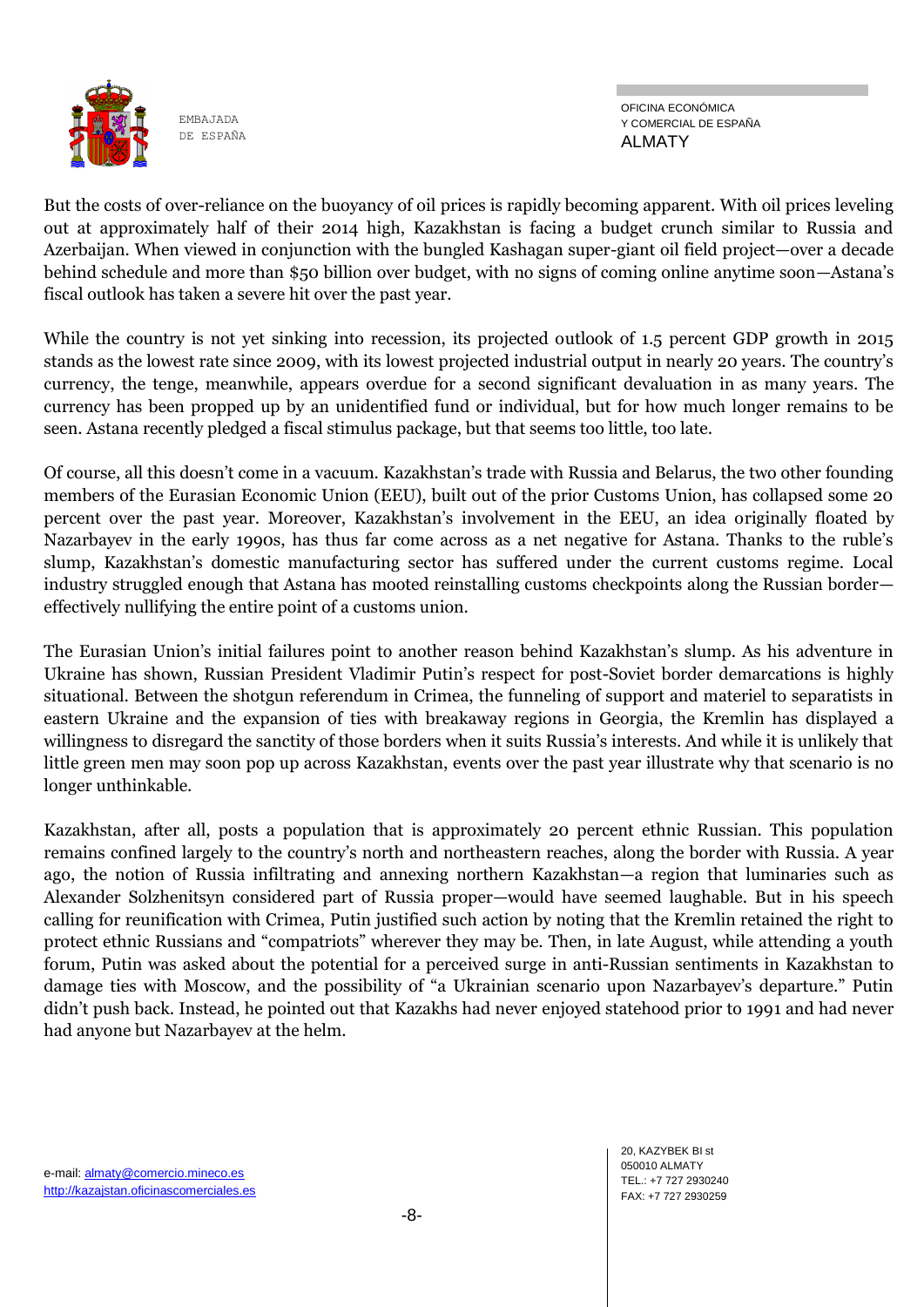

OFICINA ECONÓMICA Y COMERCIAL DE ESPAÑA ALMATY

Astana's response came swiftly. It announced preparations for the 550th anniversary of Kazakh statehood and made repeated pronouncements that Kazakhstan reserved the right to leave the Eurasian Union whenever it chooses.

This spat, combined with the economic fallout of Russia's meddling in Ukraine, has dragged Russia-Kazakhstan relations down to a level not seen in the post-Soviet period. As Russian-backed separatists push further into eastern Ukraine, it's clear that relations will not see any improvement for some time. In addition to international isolation and Western sanctions, Putin's intervention in Ukraine has unexpectedly frayed ties with some of Russia's closest neighbors—just look at Belarus.

Astana will attempt to mitigate some of the potential domestic costs by moving up the country's presidential election, scheduled for late 2016, to this April. But while that may help squelch potential momentum for an already meager opposition, it will do little to stay the fallout for the country's fiscal plummet. Nazarbayev, meanwhile, only grows older, with a succession process still unclear. Between looming economic decay and Russia's revisionism, Nazarbayev's regime appears as brittle as it's ever been since independence, with little potential reprieve on the horizon.

Fuente:World Politics Review

#### **OSCE promoting energy efficiency in Kazakhstan**

ASTANA (TCA) — The first in a series of OSCE-supported educational events for schoolchildren on energy efficiency and the rational use of natural resources was launched last week at School No. 47 in the Kazakh capital Astana.

The lesson was organized by the OSCE Programme Office in Astana, the non-governmental organization "Human Health Institute", and the administration of the secondary school, the OSCE Office reported.

During the session some 30 schoolchildren learnt about environmental challenges and threats, in particular climate change, and the ways to address them through a more sustainable use of natural resources and renewable sources of energy. Through hands-on exhibits they experimented by generating electricity and energy with various methods to develop their research skills while learning about the use of potatoes and lemons to power small devices.

The session aims to raise schoolchildren's awareness about the need to conserve natural resources and use energy-saving and energy-efficient measures at schools and in households.

Similar lessons will be held in three more schools in Astana over the course of March for a total of 160 students. Topics will include energy-saving practices in households, global environmental problems, climate change and alternative sources of energy.

e-mail: almaty@comercio.mineco.es http://kazajstan.oficinascomerciales.es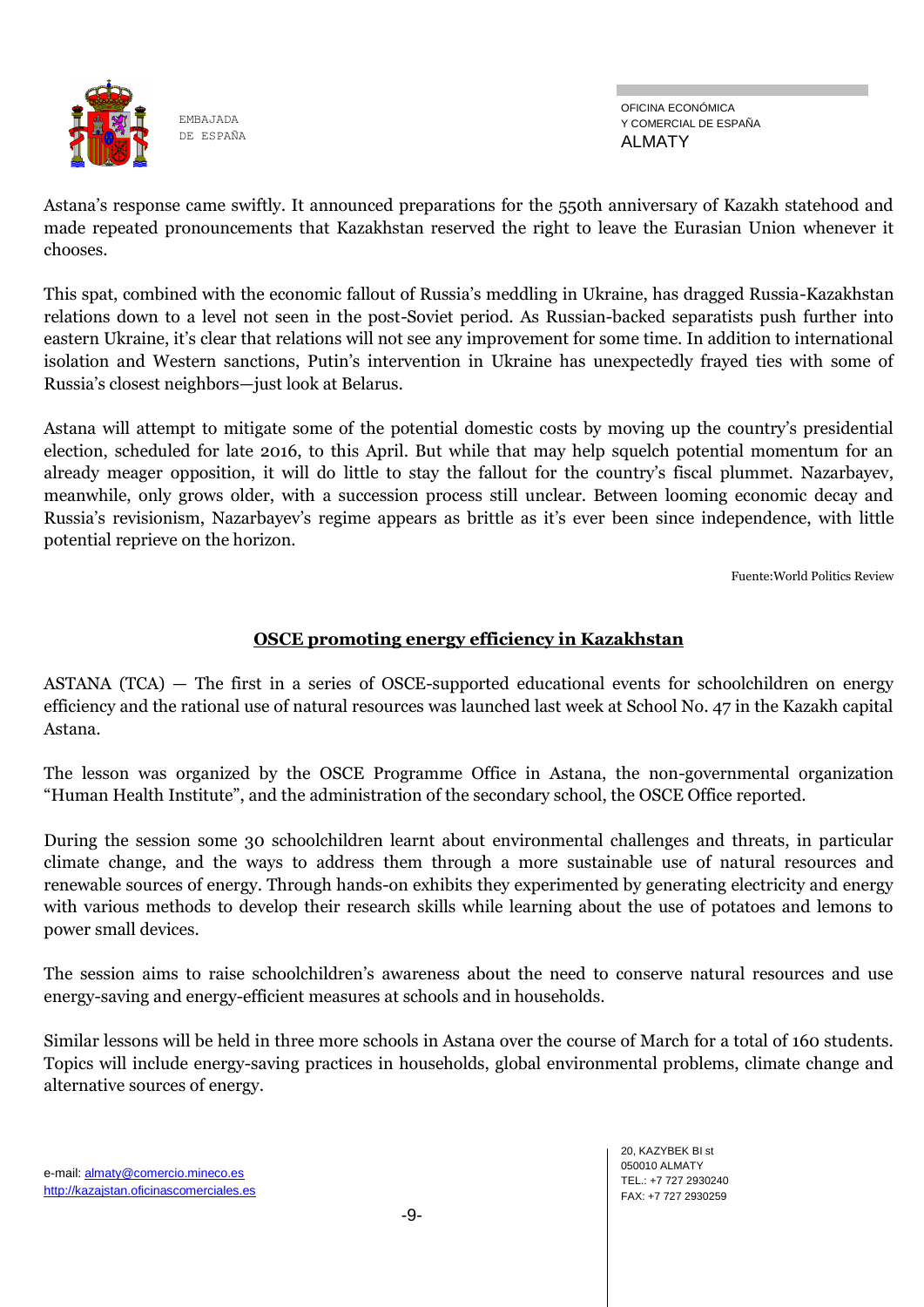

OFICINA ECONÓMICA Y COMERCIAL DE ESPAÑA ALMATY

The events are part of the OSCE Office's awareness-raising activities on sustainable development among youth in Kazakhstan.

In recent years Kazakhstan has been taking efforts aimed at promoting sustainable development and strengthening its environmental security. The OSCE welcomes Kazakhstan's decision to voluntarily reduce greenhouse gas emissions and its transition to the principles of green growth and stands ready to assist the country in this process.

Fuente: Timesca

#### **Putin wants currency union with Belarus and Kazakhstan**

Putin wants currency union with Belarus and Kazakhstan.

The president of Russia has ordered the Central Bank of Russia and the government to address the issue of expediency of a currency union in the framework of the Eurasian Economic Union.

―The Bank of Russia together with the government of the Russian Federation in cooperation with central (national) banks of the member states of the Eurasian Economic Union should outline the main directions of integration in monetary and financial spheres in the framework of the Eurasian Economic Union, and address the issue of expediency and possibility of creation of a currency union in the long view," the instruction of Vladimir Putin published on the official website of the Kremlin reads.

The head of the government Dmitry Medvedev and the head of the Central Bank Elvira Nabiullina are to report about implementation of the instruction before September 1, 2015.

The instruction was given following the results of the consultations with members of the government, which was held on February 18, 2015, Interfax reports.

The government, in cooperation with partners in the EAEU and the Eurasian Economic Commission is also told to provide full participation of Russian ministries and agencies in forming of single markets of goods and services in the framework of the EAEU, as well as implementation of the concerted policies envisaged by the Treaty on the EAEU.

Dmitry Medvedev is to report about fulfillment of this instruction to the leader of the state before July 1, 2015, and to continue reports once in half a year after that.

Fuente:Charter 97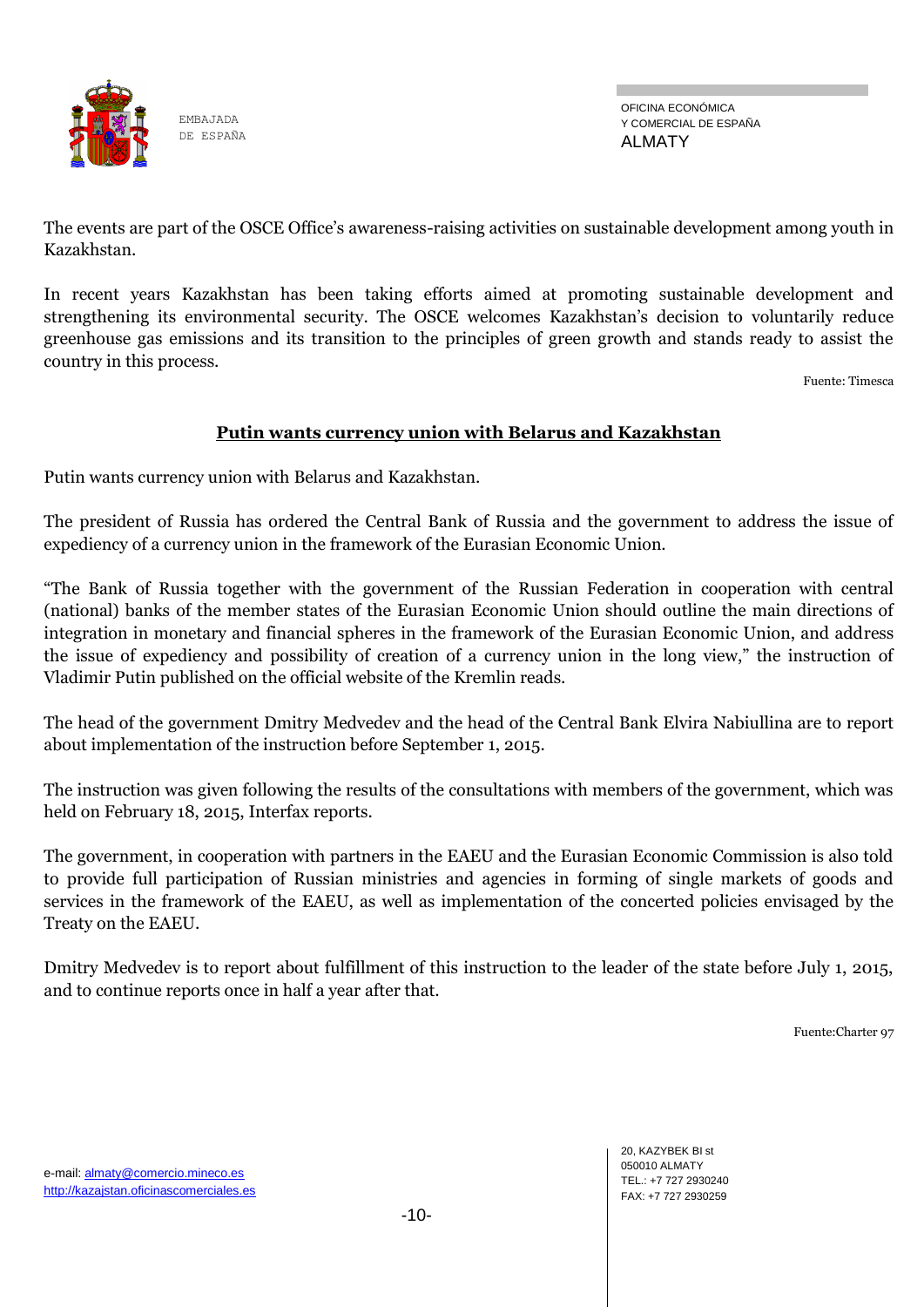

#### **Estonia Considering Shipping Goods Between Europe and China via Kazakhstan**

cASTANA – Estonia is the latest country to publicly mull using Kazakhstan's transit infrastructure to ship goods between China and Europe.

―We're considering the shipment of merchandise between Europe and Asia through the port of Tallinn on the Baltic Sea and the port of Lianyungang on the Yellow Sea," CEO of Estonia's Port of Tallinn Ain Kaljurand said on March 2, as reported by Spanish international service EFE. He elaborated that the idea is "feasible" given that Kazakhstan's national railway company, Kazakhstan Temir Zholy, is building its own terminal at Lianyungang.

Tallinn, which Kaljurand called one of the most important ports on the Baltic Sea, is operating far below capacity, the CEO said, noting that the transport of Kazakhstan's exports through the ports has declined in recent years. Kazakhstan has traditionally shipped cereals, coal and oil products through Estonia.

―In December of last year, the transport of coal from Kazakhstan through the port of Tallinn was 40,000 to 50,000 tons, while seven years ago, this quantity was five times greater. The handling of grain was 1.5 million tons, but today it's zero," Kaljurand said, according to EFE's report.

Kazakhstan is in the midst of major transit development, as it aims to capture a greater share of goods shipped from China to Europe. In 2012, a cargo train between Chongqing in southwest China to Duisburg was launched, cutting transit times from months to 15 days as well as cutting costs. In January, Kazakhstan Temir Zholy announced the launch of a pilot "Rail-Air" programme, taking cargo by rail from Chongqing through the Dostyk entry point and to Almaty, then loading it onto flights at Almaty airport, and in February a cargo train travelling from Yiwu, China to Madrid, Spain, via the world's longest railway line, completed its maiden journey of 16,156 miles, crossing Kazakhstan on its way.

A Kazakh parliamentary delegation visited Tallinn in November of last year, with the development of trade and economic relationships high on the agenda. An Estonian business delegation headed by former Estonian President Arnold Rüütel visited Astana in late February, when the need to develop cooperation in agriculture and transit were discussed, along with Estonia's potential as a bridge between Kazakhstan and Europe.

Fuente:The Astana Times

e-mail: almaty@comercio.mineco.es http://kazajstan.oficinascomerciales.es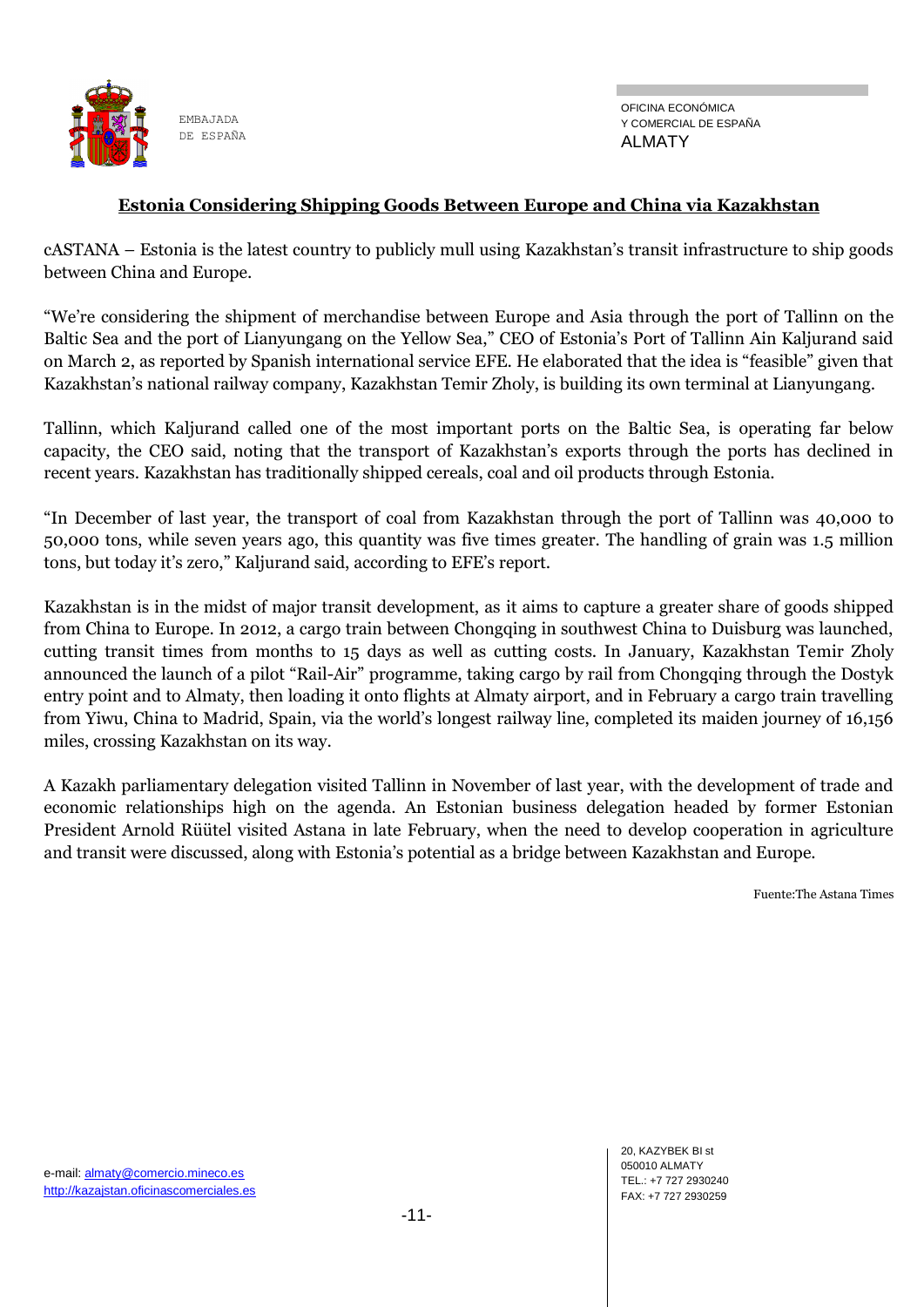

#### **Los olvidados de Karagandá documentary won Gold Award in Jakarta Film Festival**

Astana. March 10 (Interfax-Kazakhstan) - Los olvidados de Karagandá (The Forsaken in Karaganda) received Gold Award in the Documentary & Short International Movie Award in Jakarta, the press service Kazakhstan's Foreign Ministry said on Saturday.

In January 2015, Los olvidados de Karagandá (The Forsaken in Karaganda) won Diamond Award at the 2014 California Film Awards for Best Documentary.

During 2014, Nexos was shooting a full-length 50-minute documentary about Spanish prisoners in KarLag. The starting point for the film was the archive documents, 152 files about Spanish prisoners at Karaganda labor camp.

The documentary features testimonies of eyewitnesses and explains circumstances which brought Spanish citizens to Karlag.

Fuente:Interfax Kazakhstan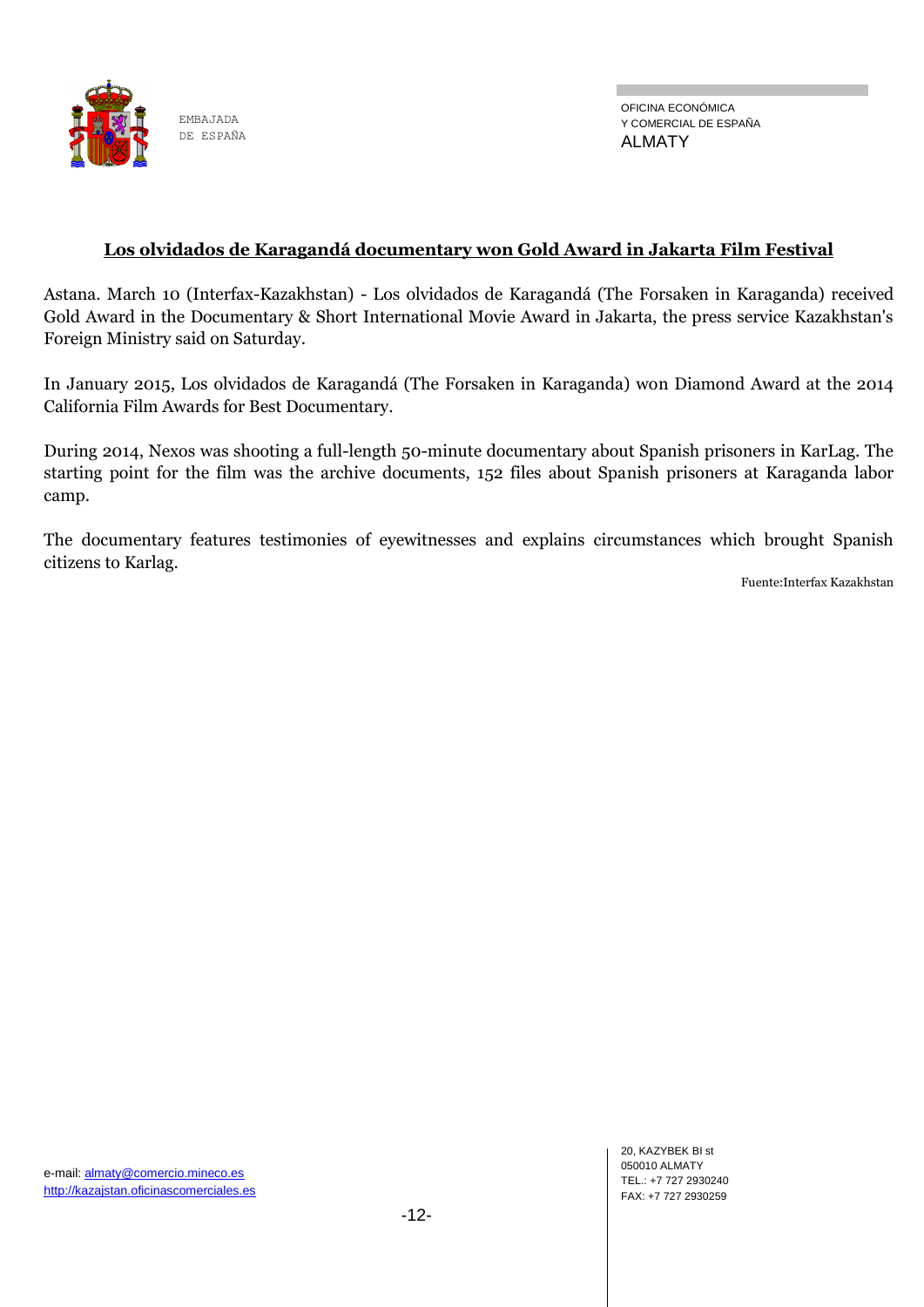

OFICINA ECONÓMICA Y COMERCIAL DE ESPAÑA ALMATY

# **Kirguistán**



## **Astana to allocate \$100 million in aid to Bishkek**

By Sara Rajabova

Kazakhstan will allocate \$100 million worth of financial aid to its Central Asian neighbor Kyrgyzstan. The Kyrgyz government has approved a draft agreement between the governments of Kyrgyzstan and Kazakhstan on the development of economic cooperation under the Eurasian Economic Union, AKIpress news agency reported.

A decree to that effect was signed by Kyrgyz Prime Minister Joomart Otorbayev on March 2. Under the agreement, Kazakhstan will give Kyrgyzstan \$100 million in financial aid in order to facilitate the process of country's joining in the Eurasian Economic Union.

The Eurasian Customs Union has been formed by Russia, Belarus and Kazakhstan in 2010. The transition of the ECU into an EEU began in January 2015. On January 1, the treaty between the presidents of Russia, Kazakhstan and Belarus authorizing the EEU went into effect. The EEU aims at free movement of goods, capital, and people between all member states.

Kyrgyzstan has signed an accession agreement to join the Russian-led Eurasia EEU last December, in view of joining the organization in May 2015.

The aid agreement and mechanisms of implementation of such aid fall under a separated protocol. The agreement will enter into force when both sides complete internal procedures ahead of the ratification of the document.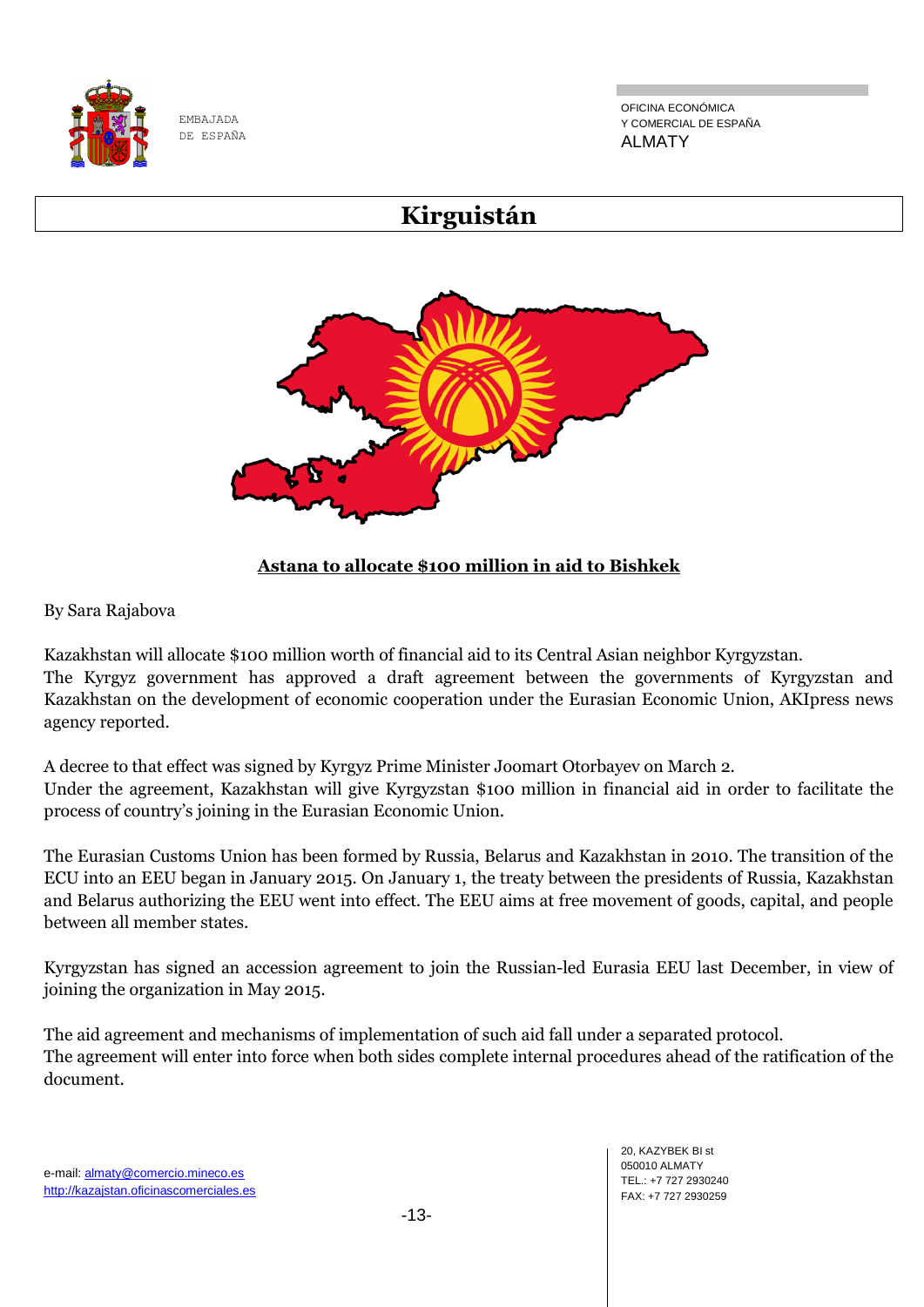

OFICINA ECONÓMICA Y COMERCIAL DE ESPAÑA ALMATY

The agreement will be terminated when all obligations under this agreement, as well as the protocol of this agreement will be met.

Kazakhstan is the largest source of foreign direct investment in Kyrgyzstan, with many joint ventures in Kyrgyzstan in such sectors as banking, construction, and energy. Kazakhstan is the fourth largest investor in Kyrgyzstan with a 7.7 percent share. China, Canada and the UK remain top three investors in Kyrgyzstan. Kazakh officials have confirmed that since its independence, Kazakh businesses have invested \$1 billion in the Kyrgyz's economy.

Fuente: Azernews

### **Kyrgyz National Bank proposes to limit dollars loans**

By Sara Rajabova

Kyrgyzstan's National Bank has proposed to limit its lending in dollars to individuals.

―We plan to bring to the discussion a bill that would limit the issuance of loans to individuals in dollars. If the bill is passed, citizens will be able to get a loan in dollars, on the condition they issue inquiry on receiving incomes in dollars,‖ said Tolkunbek Abdygulov, Kyrgyzstan's National Bank chairman.

He added that in order to stabilize the financial situation in the country the ministry of economy is developing a medium-term monetary plan, whereby the National Bank regulates the interest rate and the rate of mandatory reserve requirements for commercial banks.

The dollarization is also one of the biggest problems for Kyrgyzstan's economy. This occurrence is quite common among emerging nations, where the dollar is more stable in its value than the domestic currencies. Kyrgyz chief banker also said at a press conference on March 10 that the market rate of Kyrgyzstan's national currency, the som, had been determined against the dollar.

Abdygulov said six foreign exchange interventions had to take place to the value of \$108 million since the beginning of the year. As of February 4, the som's rate exchange against the dollar has been set. He added Kyrgyzstan's international reserves amount to \$ 1.8 billion.

―Now, there is no demand for the dollar in Kyrgyzstan. One indicator of excessive demand for any currency is a large margin between buying and selling. At present, it is minimal," Abdygulov said.

However, he also noted that from the beginning of the year the som's exchange rate value fell for 4.5 percent. "A stronger dollar is a global trend, this year it rose by 4.5 percent or 58.89 to 61.55som," Abdygulov said.

Recently, Abdygulov told EurasiaNet.org that the fallout from Russia's economic downturn has forced Kyrgyzstan to spend its limited reserves to fend off speculators and ease pressure on its currency.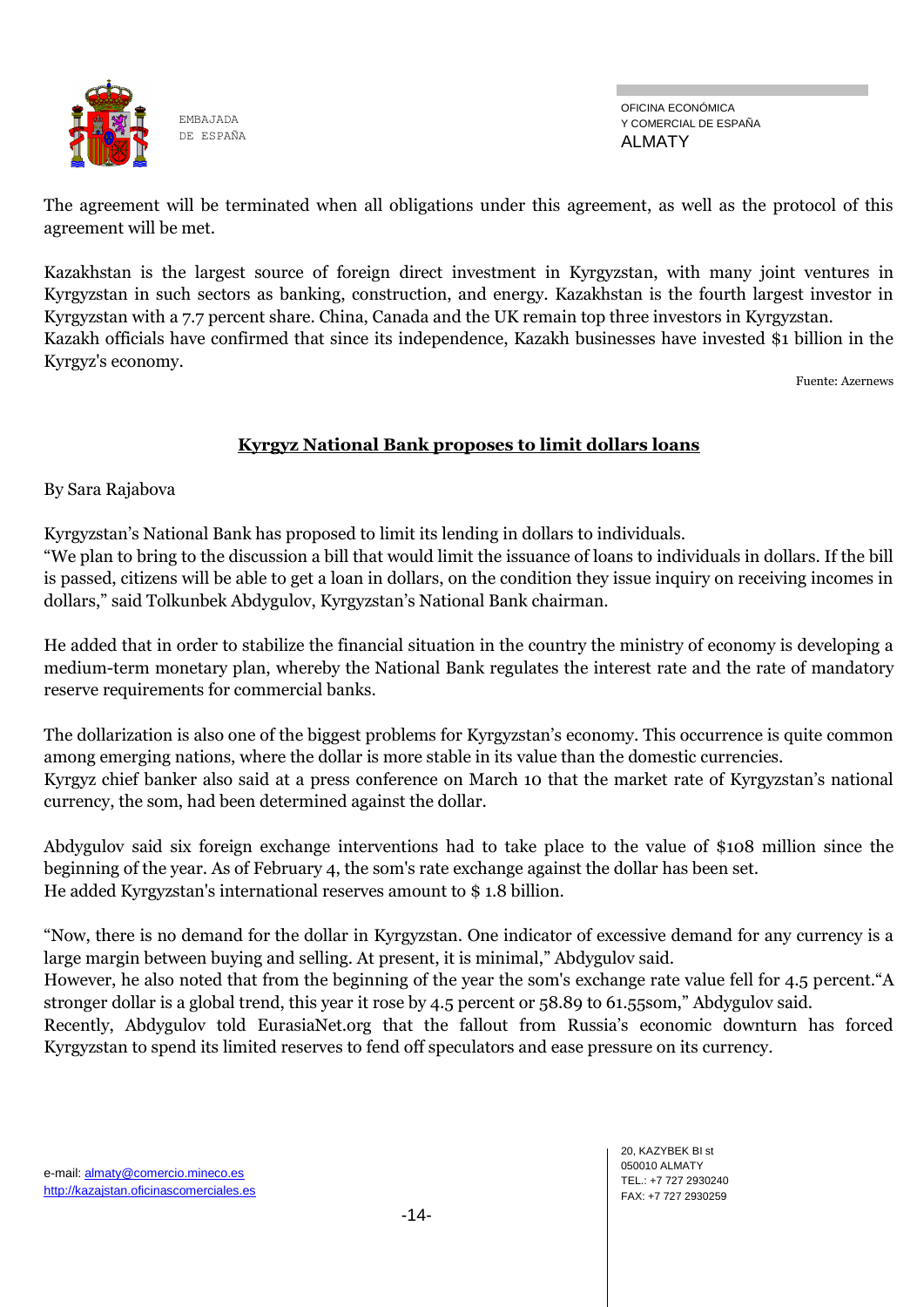

Abdygulov said banks had to increase their som capitalization. He also added that he would like to close thousands of poorly regulated currency exchange shops, which he accused of sustaining the shadow economy and spreading panic monetary speculation.

As other Russian-related economies, Kyrgyzstan is also suffering from the economic slowdown in Russia, intensified by European sanctions.

―This slowdown will particularly affect the country in terms of transfers from Kyrgyz expatriates in Russia, which account for the equivalent of 30 percent of Kyrgyz GDP. Their reduction will have a knock-on effect on household spending and will push down demand," according to the economic study by the COFACE organization.

Moreover, studies also predicted a slight growth in 2015, in comparison to 2014 year.

Fuente: Azernews

#### **Russian President orders to sign protocols on Kyrgyzstan's accession to Treaty on Eurasian Economic Union**

Russian President ordered to sign the protocols on Kyrgyzstan's on Kyrgyzstan's to the Treaty on the EAEC, the press service of the Kremlin reported.

Vladimir Putin signed a decree on signing the Protocol of December 23, 2014 Treaty on the accession of the Kyrgyz Republic to the Treaty on the Eurasian Economic Union.

It is noted that the draft protocols to the treaty determine the specific terms of accession of the Republic in Eurasian Economic Union, including trade in services, including financial, regulation of natural monopolies, transport policy, rules of industrial subsidies.

Agreements also include "withdrawal" of customs tariff regulation from the general rules, application of sanitary, veterinary and sanitary and phytosanitary quarantine measures, as well as transition period in terms of technical regulation, competition, natural monopolies, energy, public procurement.

Russia, Belarus and Kazakhstan signed the Eurasian Economic Union Treaty in Astana in May 2014. The document came into force on January 1, 2015. Armenia joined it on January 2. Previously was stated that the establishment of the Eurasian Economic Union leads the participating countries of the former Customs Union, whose total GDP was 85 percent of the gross domestic product of the CIS, to a higher level of integration. Now the formation of the largest common market in the CIS, which will be a new powerful center of economic development, is being completed.

Fuente: 24.kg news agency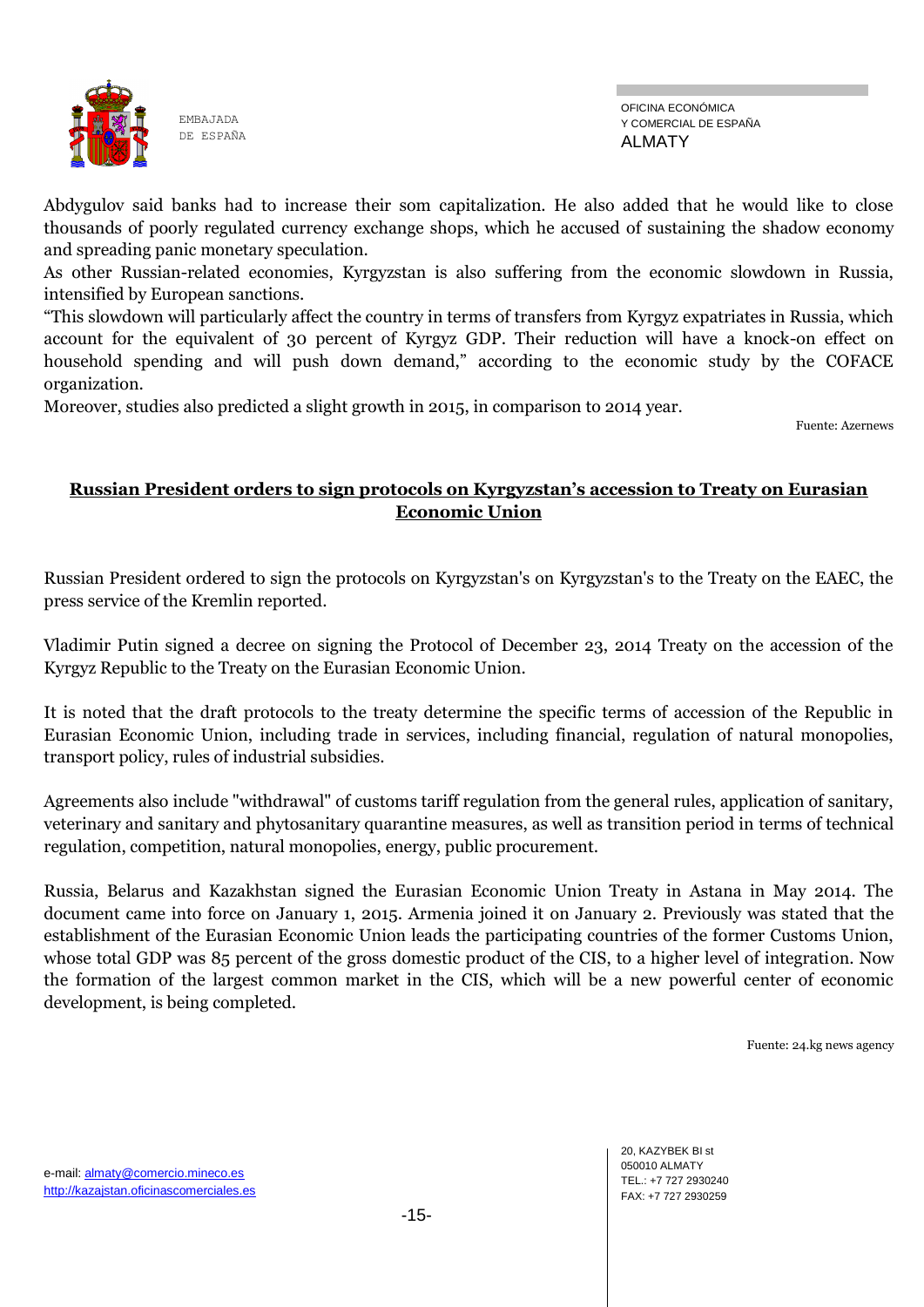

ALMATY

#### **Kyrgyzstan seeks to boost winter tourism trade**

Scores of locals and tourists head for ski slopes in Kyrgyzstan amid hopes of tourism boom

Scores of people have been enjoying winter sports near to Kyrgyzstan's capital. The resort is just 20 miles from Bishkek and attracts a range of skiers, snowboarders and sledders.

Bishkek resident: "I came here with my grandchildren and got interested in sledging myself."

The former Soviet state's mountainous scenery and winter sports are also a draw for tourists.

Animes Hazhur, Indian student: "We love this skating and all everything. Every Sunday we are planning to come to this place, because we love it. And actually, this is an awesome place. We, all Indians, we love this place. We love Kyrgyzstan."

Three years ago, Kyrgyzstan extended their no visa regime to an extra 44 countries, which is credited with boosting visitor numbers.

Esen Dzhumanov, Bishkek business director: "All in all, we see are seeing the tendency increasing (of the number of tourists). The introduction of a visa-free regime, that happened in 2012, three years ago gave a very big prompt. And actually a large number of tourists come to Kyrgyzstan thanks to this."

There are reportedly 23 ski facilities across Kyrgyzstan and politicians hope tourism can become a key part of the country's economy.

Aynura Temirbekova, Kyrgyz deputy tourism minister: "The time has come for Kyrgyzstan to find and to put emphasis on real sources of income, and the big number of our ski bases gives us hope that in future tourism will become the locomotive of our economy."

Kyrgyzstan is a member of the Russian-led Eurasian Economic Union. The Central Asian state is relatively poor compared to other members of the free trade group, with average salaries of just USD 1,000 per year.

Fuente[: Uatoday.tv/](http://uatoday.tv/)

#### **Elvira Sarieva: About 9 bln soms needed on increasing teachers' salaries in 2016**

About 9 billion soms needed on increasing teachers' salaries in 2016, the Minister of Education and Science of Elvira Sarieva said today at the briefing.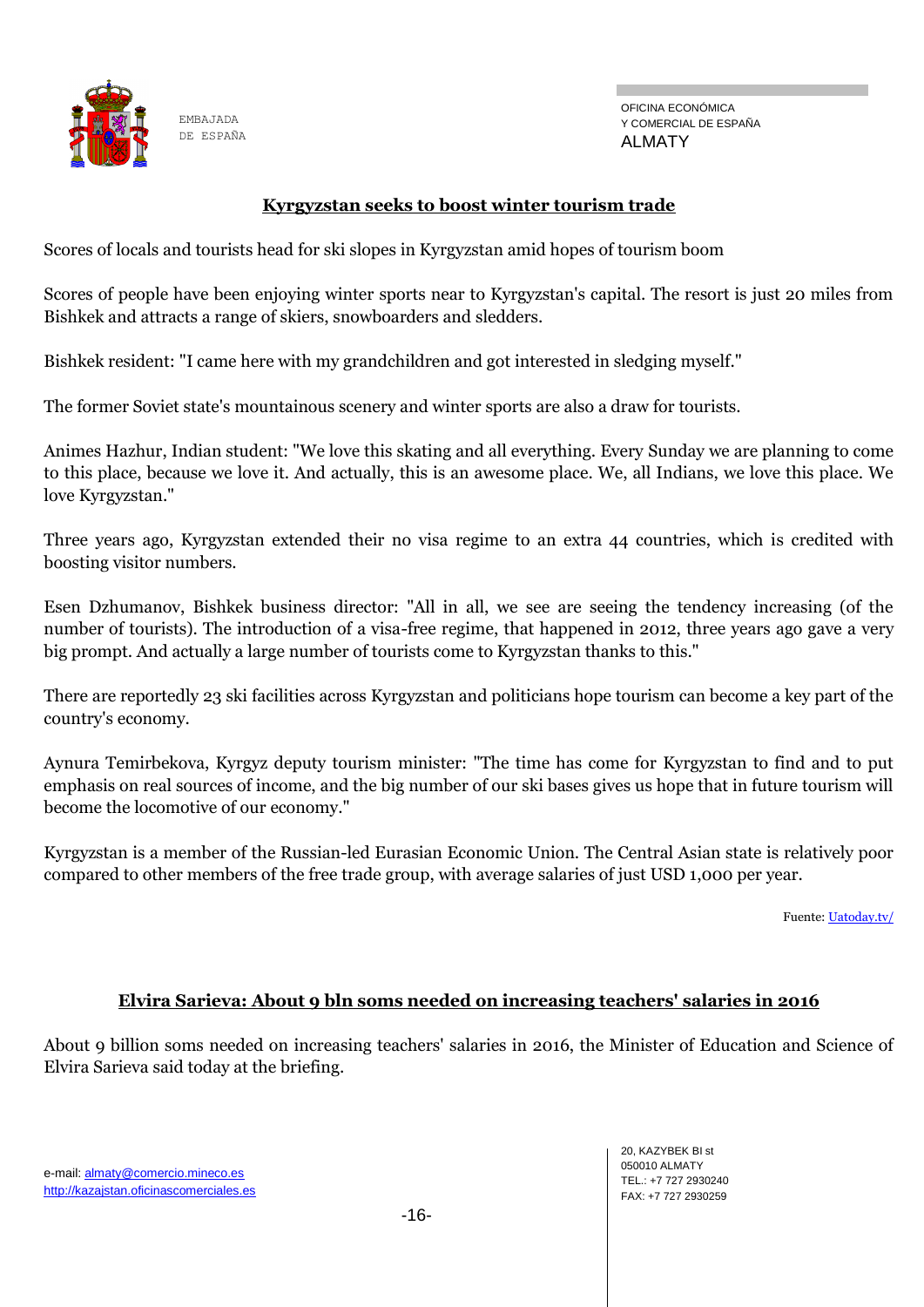

According to her, the agency aims to raise the status of teachers in 2015. "This is a difficult and complex issue. Given that the lion's share of educational institutions located in the countryside, we are counting on the support of local authorities," the minister said.

She also gave an explanation on salaries increase to school teachers. "Our calculations suggest additional funding of \$3 billion soms in 2015 and about 9 billion - in the next. This is a very large sum, which means that the revenue part of the budget should grow. The problem is complex, the Ministry of Finance will examine this question. I think we will come to a consensus. Teacher salaries should be decent and stimulating," Elvira Sarieva added.

Earlier it was reported that it is planned to increase teachers' salaries from September 1, 2015.

Fuente: 24.kg news agency

## **Dollar rate in Bishkek approaching 62 soms**

Dollar rate in Bishkek approaching 62 soms. Over the weekend, the US currency has risen by 20 tyiyn.

Today exchangers of the capital sell dollar at 61.55 soms (an increase of 10 tyiyn), buy - at 61.7 soms (an increase of 20 tyiyn). Recall, the exchange rate began to rise last week.

Meanwhile, the National Bank hasn't hold interventions at the foreign exchange market for more than a month.

Fuente: 24.kg news agency

## **Dollar in Kyrgyzstan rises in price by 20 tyiyn**

Dollar in Kyrgyzstan has risen by 20 tyiyn per day.

Today exchangers of the capital buy US currency at 61.65 soms, sell - at 61.85. A new round of growth of the dollar in Kyrgyzstan is observed from last week. However, the National Bank hasn't make interventions on the foreign exchange market yet.

Yesterday at the press conference, the Chairman of the National Bank of the Kyrgyz Republic Tolkunbek Abdygulov said that there is no excessive demand for foreign currency in the country.

Fuente: 24.kg news agency

e-mail: almaty@comercio.mineco.es http://kazajstan.oficinascomerciales.es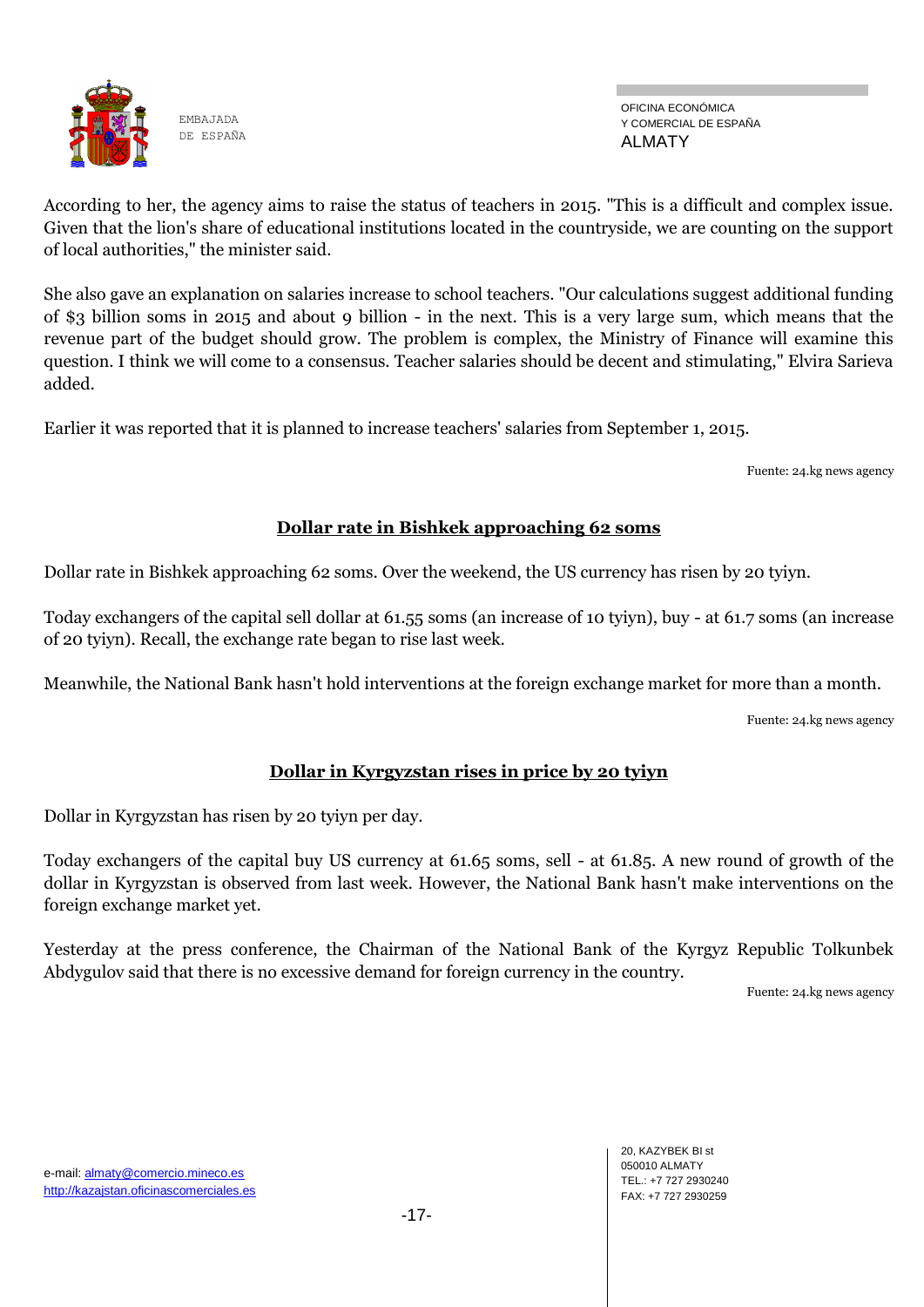

#### **Kyrgyz Parliamentary Committee Approves 'Foreign Agent' Law «Radio Free Europe»**

A parliamentary committee in Kyrgyzstan has approved a controversial bill that would impose "foreign agent" status on nongovernmental organizations that receive funding from abroad.

Lawmaker Shyryn Aitmatova (eds: a woman) told RFE/RL that the legislative committee approved the bill on March 10 and sent it for further discussions in other committees.

The bill was initiated by a group of lawmakers in November, but the Justice Ministry issued a statement at the time saying there was no need for such a law as existing legislation was sufficient to protect national security.

Many in Kyrgyzstan have criticized the proposal, calling it an attempt to copy Russia, where a "foreign agent" law adopted in 2012 has been criticized by civil society groups and Western governments.

On March 6, the Russian head of a regional security alliance said in Bishkek that Kyrgyzstan should impose strict control over NGOs with foreign funding.

Collective Security Treaty Organization chief Nikolai Bordyuzha said such NGOs are used by foreign countries "to impose threat to a country's sovereignty and territorial integrity."

Fuente: 24.kg news agency

### **Prime Minister speaks about forming of ratings for efficiency and quality of respond of government agencies to publication**

Prime Minister Dzhoomart Otorbaev discussed with Mayor Kubanychbek Kulmatov development indicators of Bishkek for 2014 and outlined plans for 2015, the press service of the Cabinet reported.

According to it, the Prime Minister recalled the recent visit of delegation from Tatarstan to the Kyrgyz Republic, which shared the successful experience of interaction with the citizens, in particular, the introduction of "People's control", allowing to keep in touch and to respond to the comments of residents.

"This is a very convenient system. Citizen captures any violations or deficiencies in the work of municipal services or government agencies, and sends these materials to online publications, and municipal and state authorities immediately react to these publications. We also asked popular publications to make separate headings, where citizens could share photos and videos on the traffic situation, the safety, work of municipal services. State agencies tasked with timely and accurately respond to these publications. In the near future we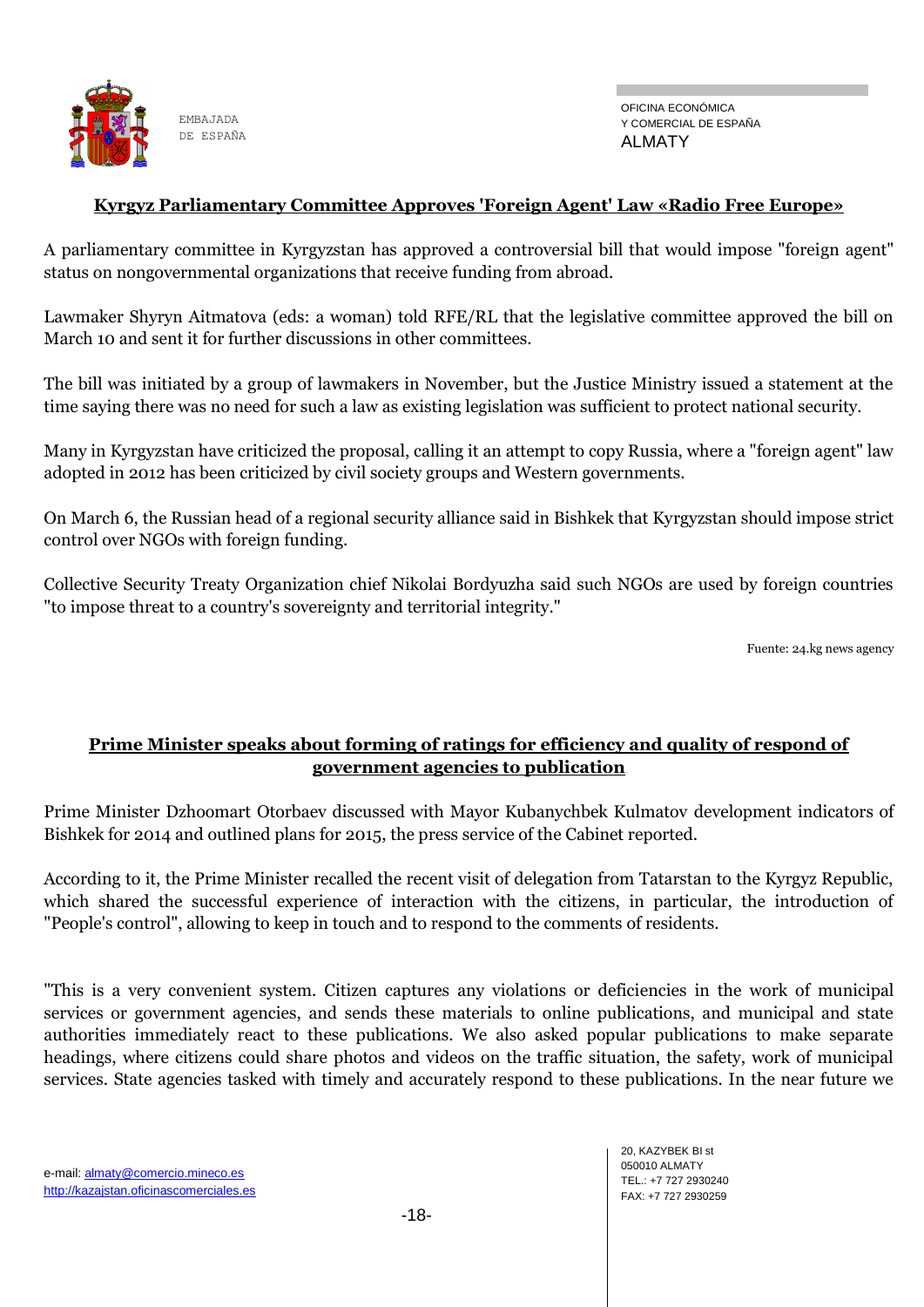

OFICINA ECONÓMICA Y COMERCIAL DE ESPAÑA ALMATY

п

and interested publications will create appropriate ratings for efficiency and quality of responses that will motivate state authorities to maintain a dialogue with the population," Dzhoomart Otorbaev said.

He noted that the main criterion of the government is to increase public confidence.

Fuente: 24.kg news agency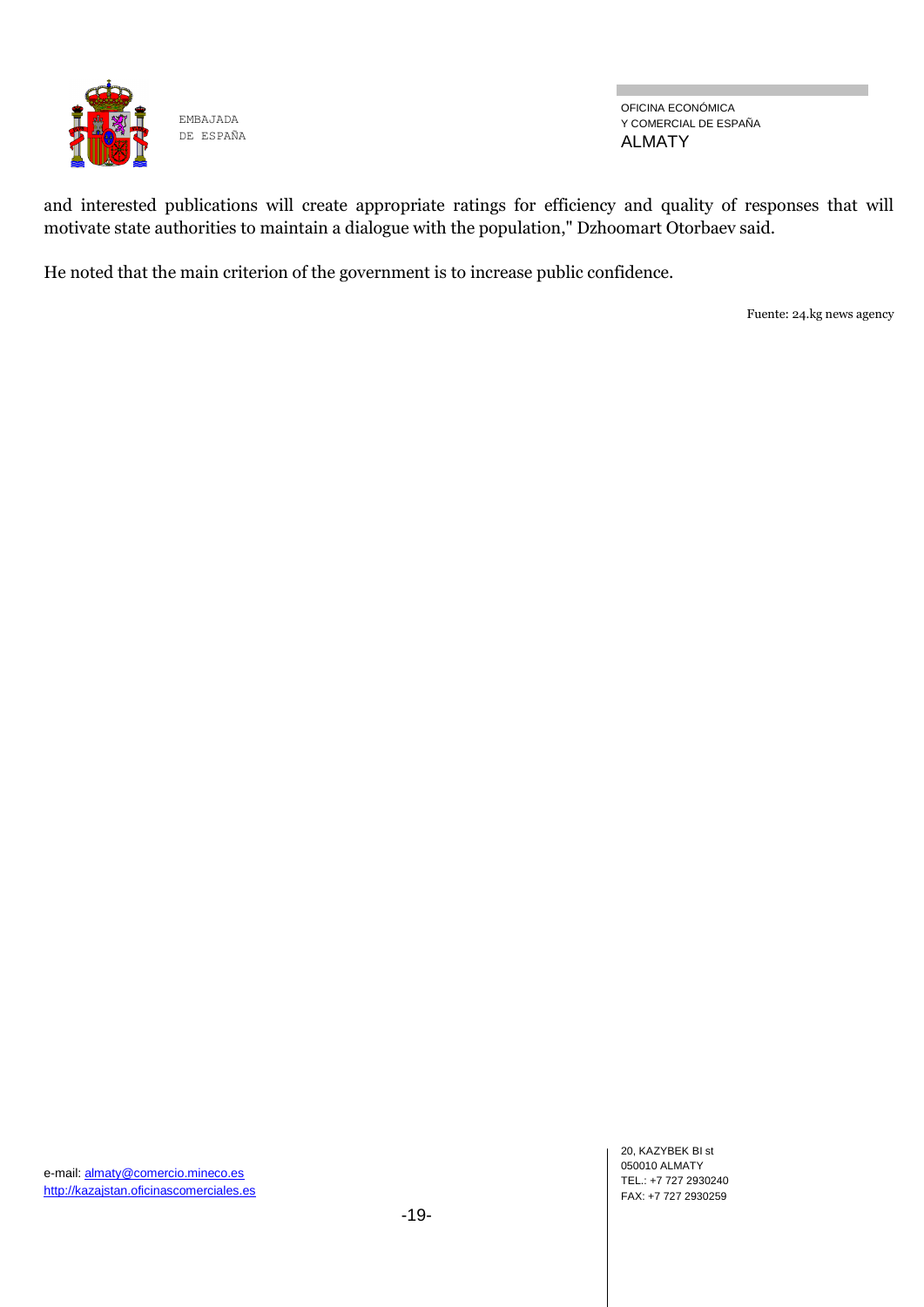

OFICINA ECONÓMICA Y COMERCIAL DE ESPAÑA ALMATY

## **Tayikistán**



## **Russian Army Attracts Tajikistan's Unemployed**

As of this year, there's an army that's ready to give a paying job to a few members of Tajikistan's legion of unemployed men—Russia's.

The 201st Russian Military Base in Tajikistan has long employed local soldiers. But they were prohibited from fighting under the Russian flag abroad. Now, a law signed by President Vladimir Putin on January 2 allows foreign citizens to fight for Mother Russia anywhere in the world.

The timing appears connected to Moscow's standoff with the West, and the Ukrainian crisis, in which Kremlinbacked separatists are fighting against the Ukrainian army and pro-Kyiv militia units. There have been unconfirmed reports recently that several thousand of the 7,000-strong contingent stationed at Russia's 201st base in Tajikistan have been transferred to the Ukrainian border. Russian military spokespeople deny that – and deny that Russian troops are engaged in hostilities anywhere. But in any case, the new legislation would allow Russia to fill positions at its Tajik base with local troops.

The idea has been on the table since 2003, but only received Putin's support recently, according to Yaroslav Roshchupkin, a Yekaterinburg-based spokesman for Russia's Central Military District. The Central Military District is responsible for administering the 201st base in Tajikistan, Russia's largest military outpost abroad.

Roshchupkin paints the initiative largely as an economic gift for the impoverished Central Asian nation, noting that Tajik soldiers are eligible for the same benefits as any Russian citizen, plus are able to obtain fast-tracked Russian citizenship.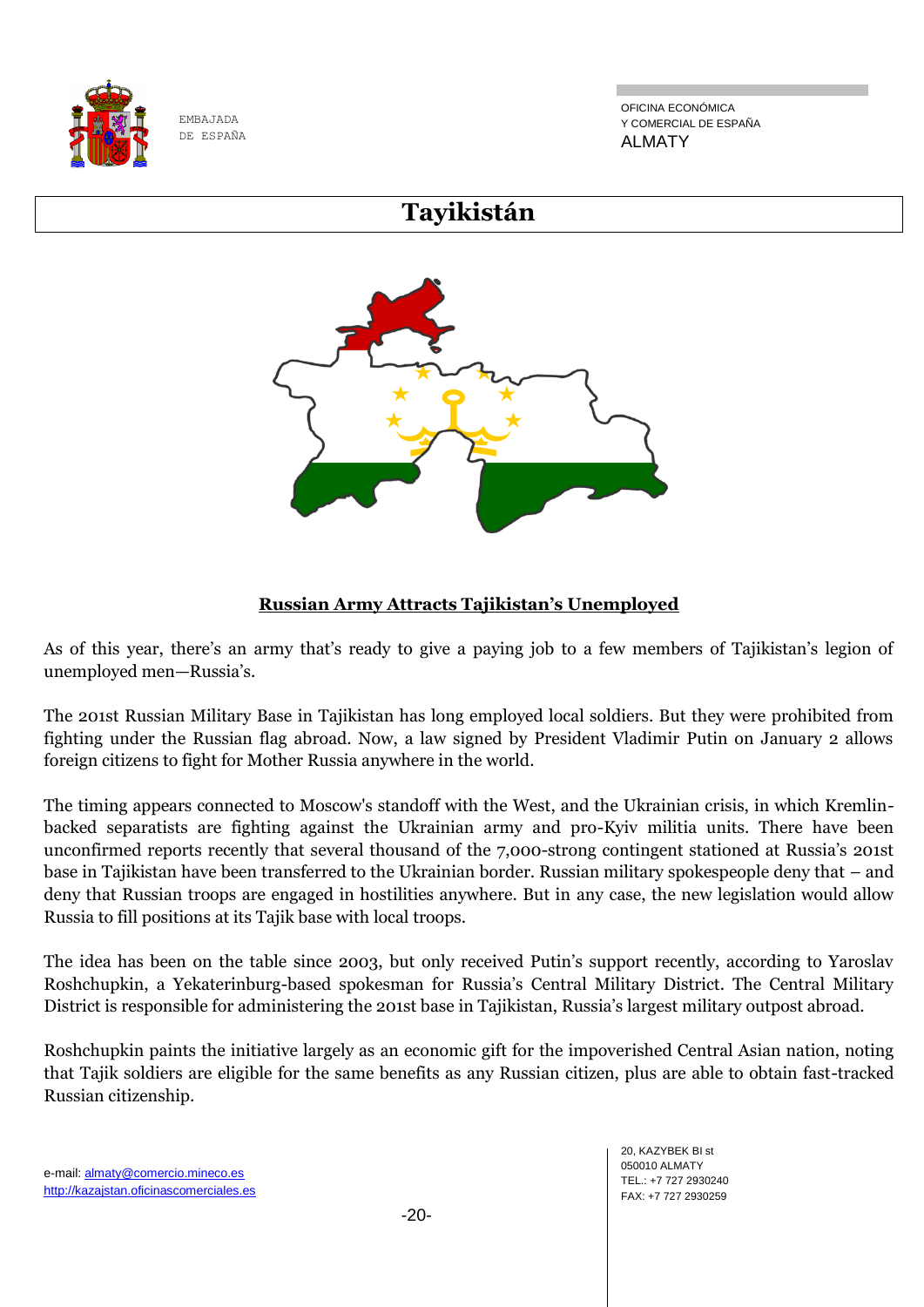

―First, it is not the Russian army that needs recruits from Tajikistan. But we provide them this opportunity because many wish to get Russian citizenship. Contract soldiers get Russian citizenship through a simplified procedure and they can get a [low-interest] mortgage through the military," Roshchupkin told EurasiaNet.org. He added that the number of Tajiks who have joined the Russian military is a secret.

Roshchupkin said monthly salaries for soldiers at the base range from 17,000 rubles (\$273) to 70,000 rubles (\$1,125). Tajikistan has the lowest average monthly salary in the former Soviet Union, about \$180, according to the CIS Interstate Statistics Committee.

There are no reliable statistics on unemployment in Tajikistan, but over a million people – about half the working-age male population – are believed to spend at least part of the year working as laborers in Russia. They often perform the lowest-paying and most dangerous jobs, such as sweeping streets and working on construction sites. Their remittances account for the equivalent of almost half of Tajikistan's GDP.

This year, new Russian legislation has made labor migrants' lives a lot more difficult by demanding expensive tests and work permits. Russian citizenship would provide a way to circumvent those hassles.

Roshchupkin said the 201st base is not equipped to accept applications and added that Tajiks, for now, must travel to Russia (as many already do to search for work) to enlist at a recruitment office there. Priority is given to those who speak Russian and have military training.

Until this month, enlisting could have violated Tajik law, which under a bill passed last year, mandates 12-20 years in prison for citizens who take part in hostilities abroad on behalf of a foreign army or armed group. But this month Dushanbe made an exception for men fighting in the Russian military. Nasrullo Makhmudov, who was a member of the Tajik parliament's Committee on Legislation and Human Rights until this month, said anyone fighting for the Russian army won't be prosecuted in Tajikistan. He added that the law only applies to socalled "illegal formations"—such as militant groups in places like Syria.

―I think that Tajik citizens must serve in the official Tajik army. However, there are times when a person has left the country and cannot serve. [...] It is up to them. If they want, they can serve in the Russian army," Makhmudov told EurasiaNet.org.

A Tajik contract soldier serving Russia at the 201st base, who joined the Russian army in 2014, said he chose to serve in Dushanbe. He cannot be identified because Russian legislation prohibits soldiers from giving interviews to the press.

―Here I am quite close to my family and parents. I have received Russian citizenship already. In a short time, when I sign the extension of my contract, I will be able to get a [low-interest] military mortgage," he told EurasiaNet.org.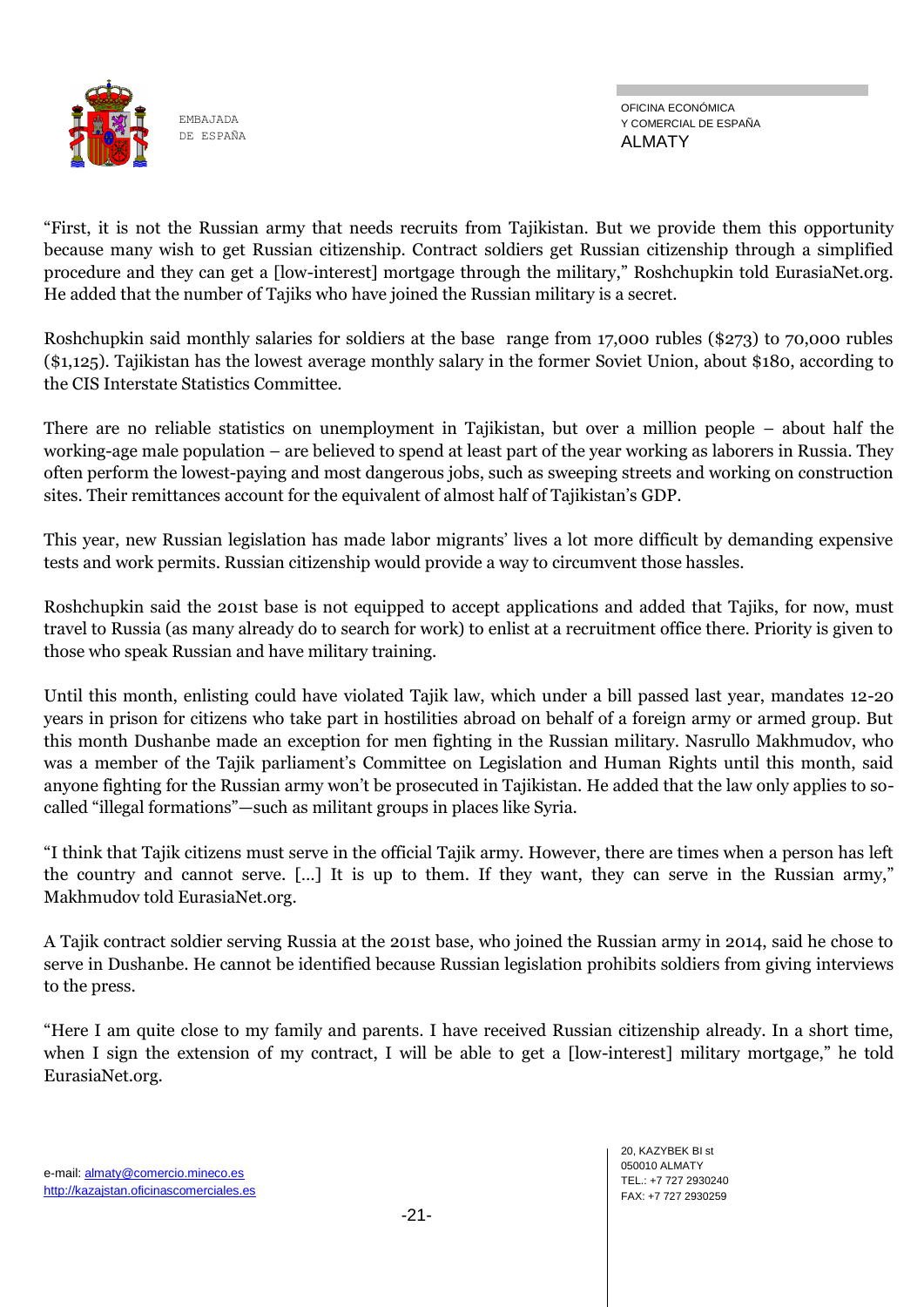

OFICINA ECONÓMICA Y COMERCIAL DE ESPAÑA ALMATY

He says that when he signed his contract, he clearly understood that he is obligated to fight for Russia, should Russia demand it. He counts himself lucky for being based near home, and understands he could be sent anywhere at any time.

The cousin of another Dushanbe man was transferred from the 201st base to Crimea early this year. "We call each other. He says he does not like Crimea and that everything is very expensive there, but he has to stay there. By the end of this year he is promised an apartment and he will be able to take his family there," the Dushanbe man said, speaking on condition of anonymity so as not to jeopardize his cousin's career.

Could the Russian recruitment hurt the notoriously understaffed Tajik military? Tajik Ministry of Defense Spokesperson Faridun Makhmadaliev says no, because Tajiks are patriots. "They will never refuse their poor mother in favor of a rich one," he said.

"People stand in line to serve in the army," Makhmadaliev told EurasiaNet.org. "We can even choose the best candidates for the Tajik army."

That assertion contradicts widespread reports of poor conditions and hazing in the ranks, as well as welldocumented press-ganging during the annual draft.

Dushanbe-based security expert Sulton Khamad said that the option of Tajik citizens serving in the Russian army might benefit the country. He reasoned that it could make the Tajik army an attractive training ground for soldiers seeking to join the Russian army. And, more prosaically, Tajikistan needs the jobs. "This could help us address the unemployment problem in our country," Khamad said.

Fuente: eurasianet

## **China to construct oil refinery in Tajikistan**

By Sara Rajabova

Chinese investors will begin direct construction of enterprises for oil refining in the free economic zone in the south of the Tajikistan in the coming days.

China's Dong Ying Heli Investment and Development Co. Ltd will start construction of an oil refinery in the Danghara free economic zone, Avesta news agency reported.

Safarali Taifurov, deputy director of the Danghara FEZ said the Chinese side have completed design and excavation works and fenced the territory of the future refinery.

The investor has purchased German, Italian, and Chinese equipment worth \$25 million, and is working on its delivery to Tajikistan.

20, KAZYBEK BI st